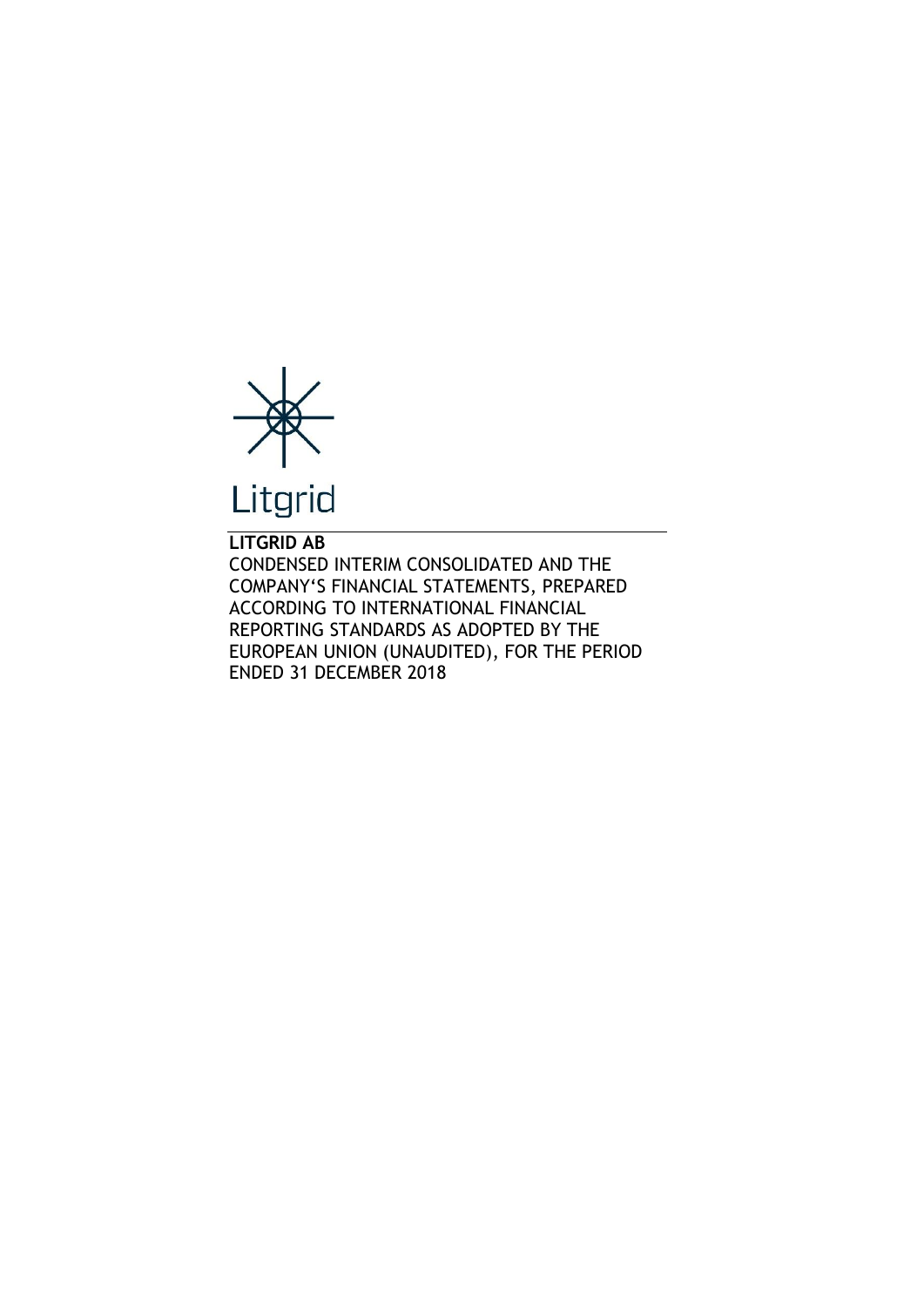# **CONFIRMATION OF RESPONSIBLE PERSONS**

February 14, 2019 Vilnius

Following Article 24 of the Law on Securities of the Republic of Lithuania and Rules on Information Disclosure approved by the Bank of Lithuania, we, Daivis Virbickas, Chief Executive Officer of LITGRID AB, Vytautas Tauras, Finance Controller, Acting as Director of Finance Department of LITGRID AB and Žydrūnas Augutis, Chief Financier of LITGRID AB, hereby confirm that, to the best of our knowledge, the attached LITGRID AB unaudited interim consolidated and the Company's financial statements for the year ended 31 December 2018 are prepared in accordance with the International Financial Reporting Standards adopted by the European Union, give a true and fair view of the LITGRID AB and consolidated group assets, liabilities, financial position, profit and cash flows.

| Daivis Virbickas       |   | Chief Executive Officer                                         |
|------------------------|---|-----------------------------------------------------------------|
| <b>Vytautas Tauras</b> |   | Finance Controller,<br>Acting as Director of Finance Department |
| Žydrūnas Augutis       | W | <b>Chief Financier</b>                                          |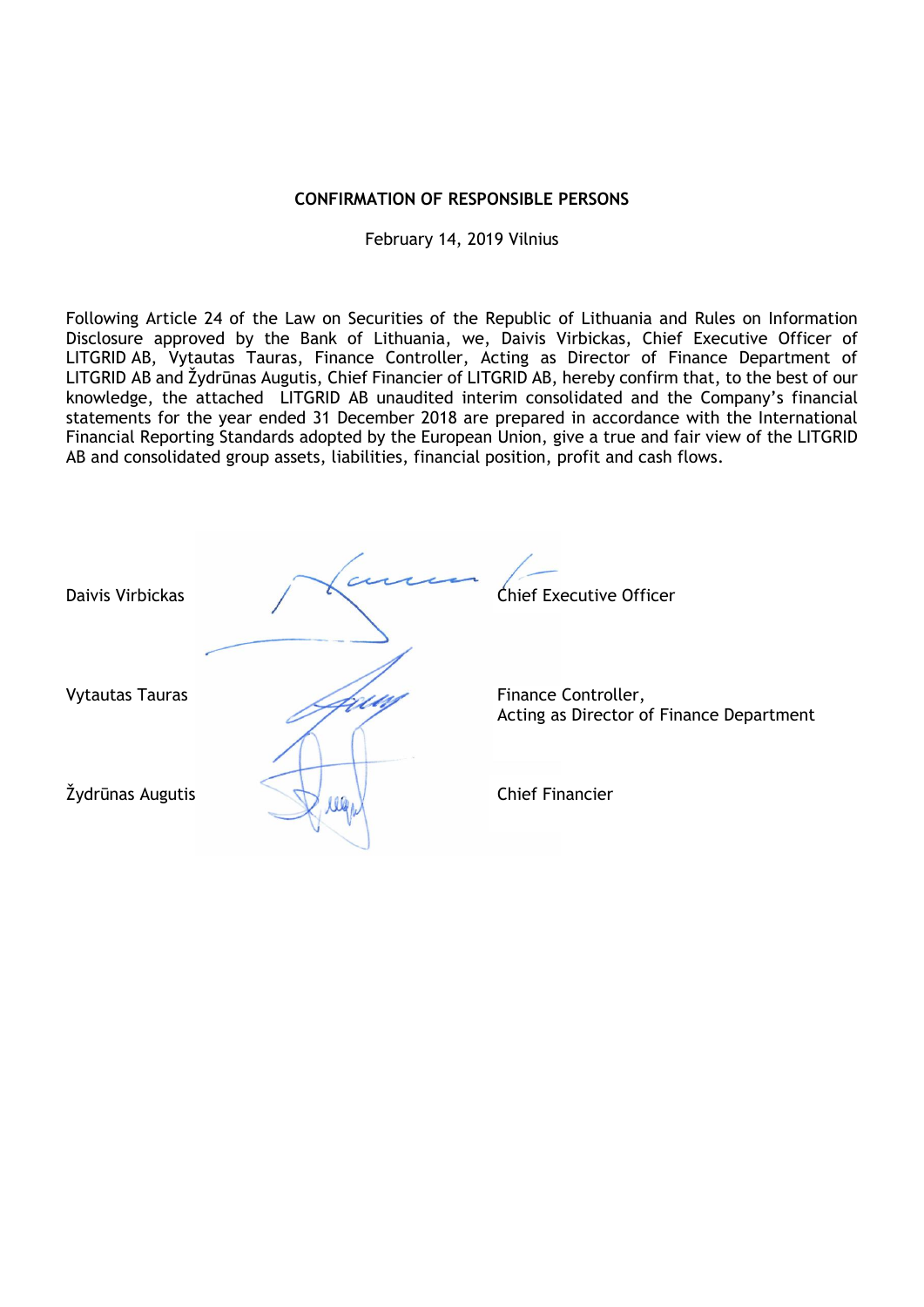

| REVIEW OF ACTIVITY OF THE GROUP               | 4  |
|-----------------------------------------------|----|
| <b>CONDENSED INTERIM FINANCIAL STATEMENTS</b> |    |
| STATEMENTS OF FINANCIAL POSITION              | 13 |
| STATEMENTS OF COMPREHENSIVE INCOME            | 14 |
| STATEMENTS OF CHANGES IN EQUITY               | 16 |
| STATEMENTS OF CASH FLOWS                      | 17 |
| NOTES TO THE FINANCIAL STATEMENTS             | 18 |

The condensed interim financial statements were signed on 14 November 2019.

ſ Daivis Virbickas

Chief executive officer

Vytautas Tauras

Žydrūnas Auguti Chief Financie

Finance Controller, Acting as Director of Finance Department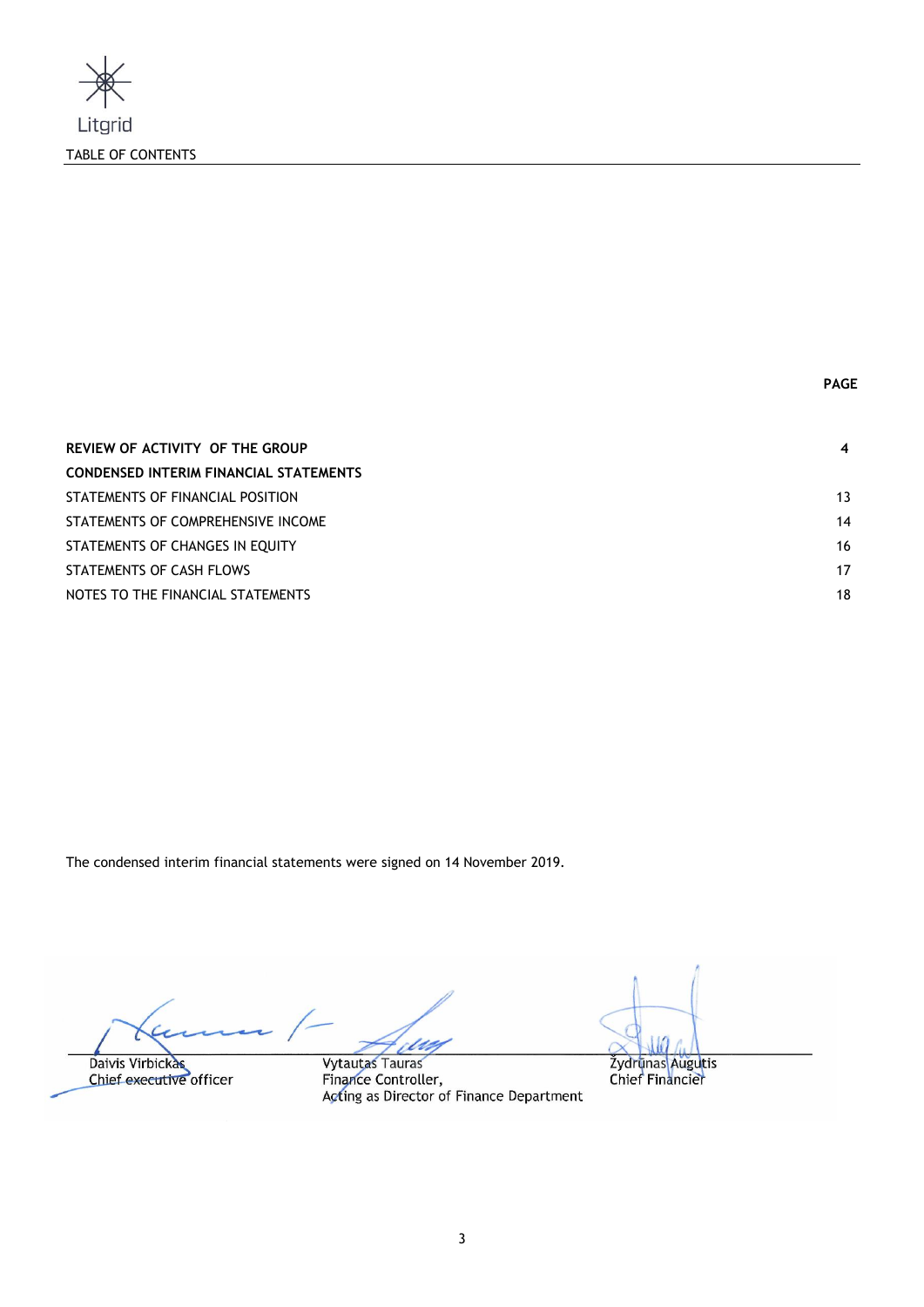

# **I. GENERAL INFORMATION**

The Consolidated Interim Report has been prepared for the 12 period, ending on December 31, 2018.

# **The Issuer and its contact details**:

| Name                        | LITGRID AB (hereinafter referred to as 'Litgrid' or the 'Company')  |
|-----------------------------|---------------------------------------------------------------------|
| Legal form                  | AB (public company)                                                 |
| Registration date and place | 16/11/2010, Register of Legal Entities of the Republic of Lithuania |
| <b>Business ID</b>          | 302564383                                                           |
| Registered office address   | A. Juozapavičiaus g. 13, LT-09311, Vilnius                          |
| Telephone                   | +370 707 02171                                                      |
| Fax                         | +370 5 272 3986                                                     |
| E-mail                      | info@litgrid.eu; www.litgrid.eu                                     |

# **"Litgrid" – part of EPSO-G group**

A state-owned EPSO-G has 97,5 % of shares of LITGRID AB, the electricity transmission system operator. The rights and obligations of EPSO-G shareholder are implemented by the Ministry of Energy of the Republic of Lithuania.

As of 31 December 2018, Litgrid group of companies consisted of Litgrid AB, daughter companies Tetas UAB, and Litgrid Power Link Service UAB (company activities have been stopped).

As of 31 December 2018, Litgrid group had 638 employees: "Litgrid" 267 employees, "Tetas" 369 employees, "Litgrid Power Link Service" - 2 employees.

| Name                             | <b>UAB Tetas</b>                                                                                                                                                                         | <b>UAB Litgrid Power Link Service</b>                                                                                                                                                                                                                            |  |
|----------------------------------|------------------------------------------------------------------------------------------------------------------------------------------------------------------------------------------|------------------------------------------------------------------------------------------------------------------------------------------------------------------------------------------------------------------------------------------------------------------|--|
| Legal form                       | Private company                                                                                                                                                                          | Private company                                                                                                                                                                                                                                                  |  |
| Registration date and place      | 08/12/2005, Register of Legal Entities of the<br>Republic of Lithuania                                                                                                                   | 21/02/2014, Register of Legal Entities of<br>the Republic of Lithuania                                                                                                                                                                                           |  |
| Country of establishment         | Republic of Lithuania                                                                                                                                                                    | Republic of Lithuania                                                                                                                                                                                                                                            |  |
| <b>Business ID</b>               | 300513148                                                                                                                                                                                | 303249180                                                                                                                                                                                                                                                        |  |
| <b>Registered office address</b> | Senamiesčio g. 102B,<br>LT-35116, Panevėžys                                                                                                                                              | A. Juozapavičiaus g.13,<br>LT-09311, Vilnius                                                                                                                                                                                                                     |  |
| Telephone                        | +370 640 38334                                                                                                                                                                           | +370 707 020941                                                                                                                                                                                                                                                  |  |
| Type of activities               | of<br>transformer<br>Specialized<br>services<br>substations'<br>distribution<br>stations'<br>and<br>installation,<br>maintenance, repair<br>and<br>testing; designing energy facilities. | By the decision of the sole shareholder,<br>company activities have been stopped since<br>August 1, 2018. Control and operation of<br>the power system links with the Polish and<br>Swedish systems, maintenance of power<br>links are organized by Litgrid, AB. |  |
| Country of operations            | Lithuania                                                                                                                                                                                | Lithuania                                                                                                                                                                                                                                                        |  |
| Litgrid shares                   | 100 %                                                                                                                                                                                    | 100 %                                                                                                                                                                                                                                                            |  |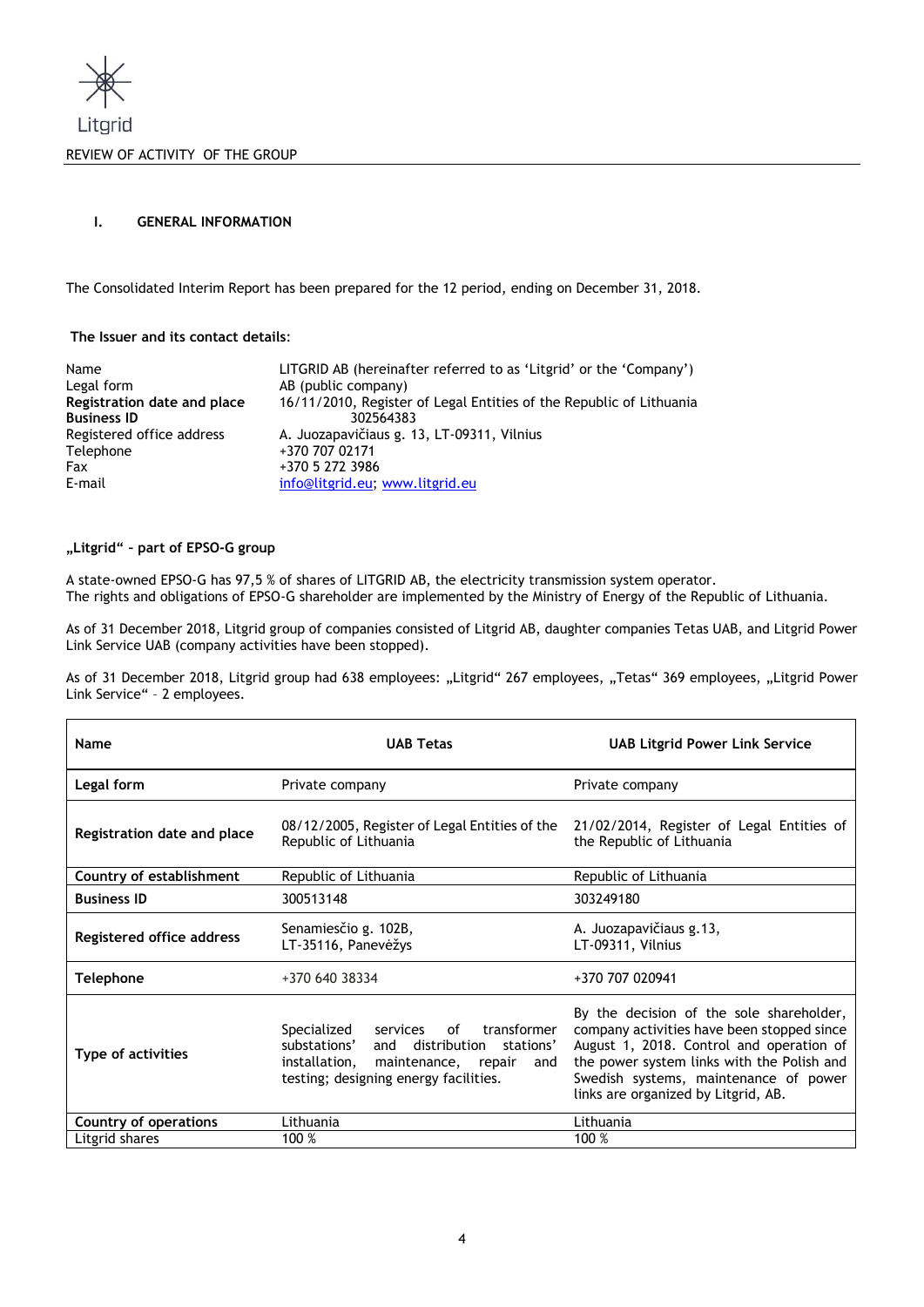

# REVIEW OF ACTIVITY OF THE GROUP

Other shares held by Litgrid Group as of 31 December 2018:

| Name                                | "LitPol Link" Sp.z.o.o                                       | <b>UAB Duomenų logistikos</b><br>centras                | Nord Pool Holding AS (since<br>19/04/2018, after reorganization<br>of Nord pool AS).                                             |
|-------------------------------------|--------------------------------------------------------------|---------------------------------------------------------|----------------------------------------------------------------------------------------------------------------------------------|
| Country of<br>establishment         | Republic of Poland                                           | Republic of Lithuania                                   | Kingdom of Norway                                                                                                                |
| <b>Registered office</b><br>address | ul. Wojciecha Gorskiego 9, 00-<br>33,<br>Warszawa,<br>Poland | Žvejų g. 14,<br>LT-09310 Vilnius                        | PO Box 121,<br>NO-1325 Lysaker, Norvegija                                                                                        |
| Country of<br>operations            | Lithuania and Poland                                         | Lithuania                                               | Norway, Sweden, Finland, Denmark,<br>Lithuania, Latvia, Estonia, United<br>Kingdom,<br>Poland,<br>Germany,<br><b>Netherlands</b> |
| <b>Litgrid shares</b>               | 50 % of shares and voting rights<br>attached thereto         | 20.36 % of shares and voting<br>rights attached thereto | 2 % of shares and voting rights and a<br>board member on rotation basis                                                          |

# **Activities of Litgrid**

Litgrid, Lithuania's electricity transmission system operator (the 'TSO'), maintains the stable operation of the national power system, manages electricity flows, and enables competition in the open market for electricity. Litgrid is responsible for the integration of Lithuania's power system into Europe's electricity infrastructure and the common market for electricity. The Company has implemented the strategic NordBalt (Lithuania-Sweden) and LitPol Link (Lithuania-Poland) power link projects. In our work toward strengthening the country's energy independence, we foster a culture of responsibility, rational creativeness, and dialogue.

As the backbone of the national power sector, Litgrid not only is responsible for the maintenance of the balance of the electricity used and produced in the system and the reliable transmission of electricity, but also implements strategic national electricity projects. Its vision and strategic operating guidelines are based on the long-term goals identified in the National Energy Independence Strategy. The Lithuanian TSO's most important operational areas and responsibilities include the maintenance of the country's electricity infrastructure and its integration with the Western and Northern European electricity infrastructure; development of the electricity market and participation in the creation of a common Baltic and European electricity market; and the integration of the Lithuanian and continental European electricity systems for synchronous operations.

# **Litgrid AB strategy**

On 20 December 2018 the Board of Litgrid approved the strategy of Litgrid for the years 2019-2028:

Constant changes in the electricity system encourage the organization to develop, increase its efficiency and meet the challenges of a rapidly changing environment. The company aims to be innovative and progressive, having a **long-term vision of becoming the Europe's Smartest Transmission System Operator** (TSO).

The company consolidates its commitments in the **mission - to ensure a reliable transmission of high-quality electricity in the European market by creating value to society**. In accordance with this goal Litgrid continues intensive development of the electricity market, deepening integration into the European market and applying European standards. Existing rules are being developed in order to open up new market opportunities and services to its participants, empower new users, ensure equal conditions and complete integration of the Lithuanian electricity market into the European electricity market.

The Company implements its mission and vision through its priorities:

- 1. Value to society.
- 2. Balanced tariff and shareholder benefits.
- 3. Efficiency.
- 4. Innovation and continuous learning.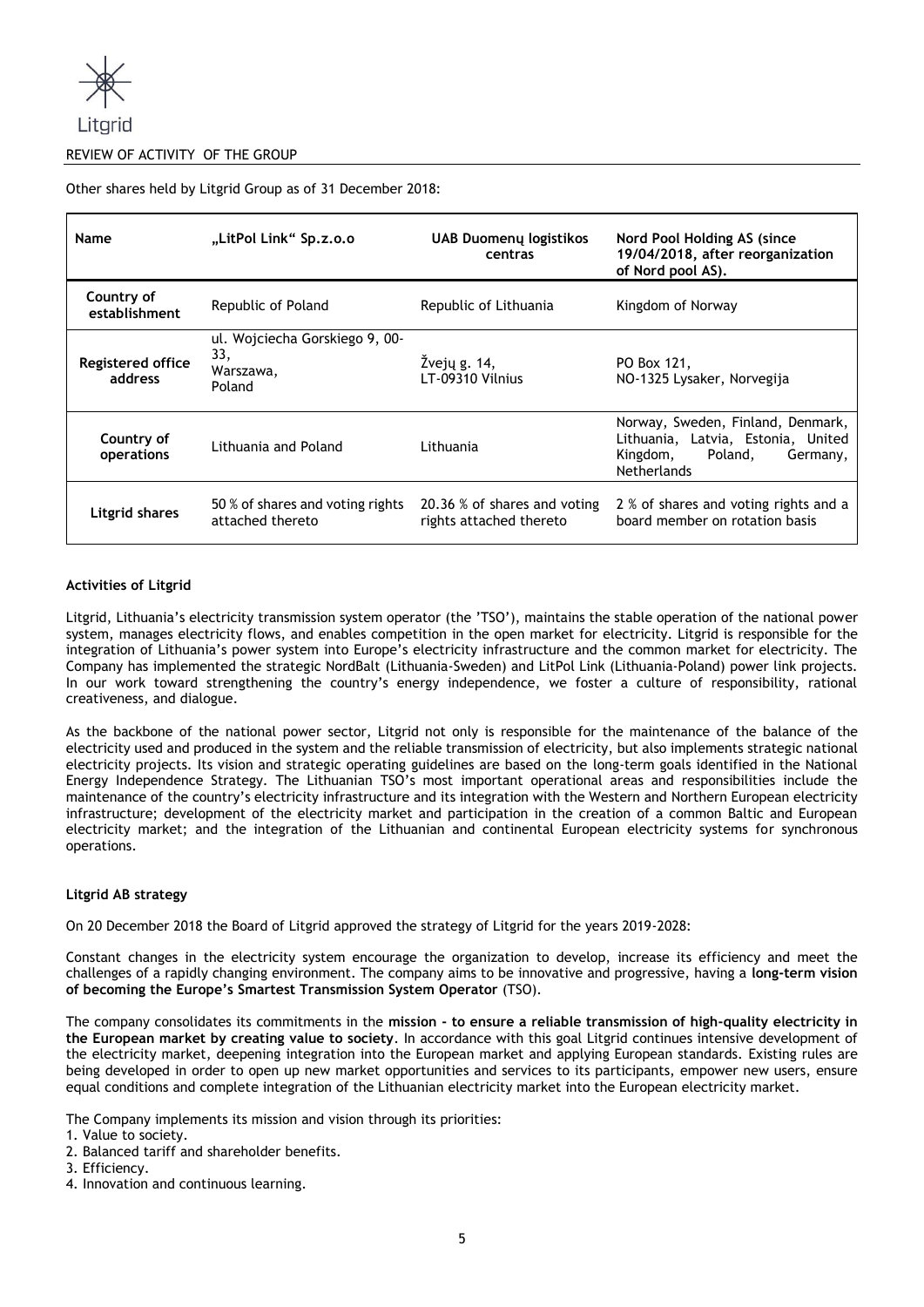

# **II.** *The main activities* **carried out by** *Litgrid* **in 2018**

*Integration of the national electricity grid into the European electricity infrastructure*



28<sup>th</sup> June 2018 The President of Lithuania Dalia Grybauskaitė together with the heads of Government of Latvia, Estonia, Poland, and The President of the European Commission Jean-Claude Juncker signed a political agreement on synchronizing the Baltic States' electricity grid with the continental European network through Poland.

On 14th September 2018 BEMIP group based on frequency stability and adequacy studies confirmed the scenario for the synchronous operations with Continental Europe through Poland.

Based on this decision the Baltic and Polish TSO's addressed ENTSO-E on 21st September for acquiring technical permission for the synchronization with the Continental Europe, so that by the 2025 Baltic States can work synchronously with the European TSO's

On 19th September 2018 the Baltic TSO's submitted an application to ENTSO-E for the synchronization of the Baltic electricity grid

with Continental Europe network through Poland.

On 9th October Baltic TSO's submitted the request to European Commission for the financing of the first stage of Synchronization process with the Continental Europe. The total amount is 432.5 million Euros. It is expected that EU will finance 75 percent of the amount. Lithuanian part is 167.45 million euros. This investment would cover the first stage of synchronisation.

On 11th October 2018 European Network of Transmission System Operators for Electricity regional group of Continental Europe approved the decision to expand synchronous area into Baltic states. Since then ENTSO-E started preparing Catalogue of measures, which should be ready by the end of the first quarter of 2019.

On 21st December 2018 the Management of Lithuanian and Polish Transmission System Operators, LITGRID and PSE, signed Initial Cooperation Agreement, being the commitment of both TSOs to undertake development activities in the Preparation Phase of the project of construction of new Polish-Lithuanian submarine HVDC cable. Also today the Boards/Management teams decided to name new interconnector as "Harmony Link".

# *Expansion of European markets*

Lithuanian energy market is a part of European day ahead market since 2014.

Nominated Electricity Market Operators (NEMOs) and Transmission System Operators (TSOs) launched XBID and on 12th June with first deliveries on 13th June. It follows the successful completion of the additional phase of testing which was communicated to Market Parties and stakeholders at the end of January 2018. The first Market Trial period has also been completed. It is a major step towards creating internal European common market. Intraday LitPol Link energy trading is expected in the second wave of XBID, further expansion of the project, which is expected in the middle of 2019.

Baltic TSOs launched common Baltic balancing market from Jan. 1st, 2018.

# *Codes*

Litgrid is responsible for implementing European Union codes in Lithuania. Guided by the EU the code regulations Litgrid together with other TSO's is preparing methodology and rules.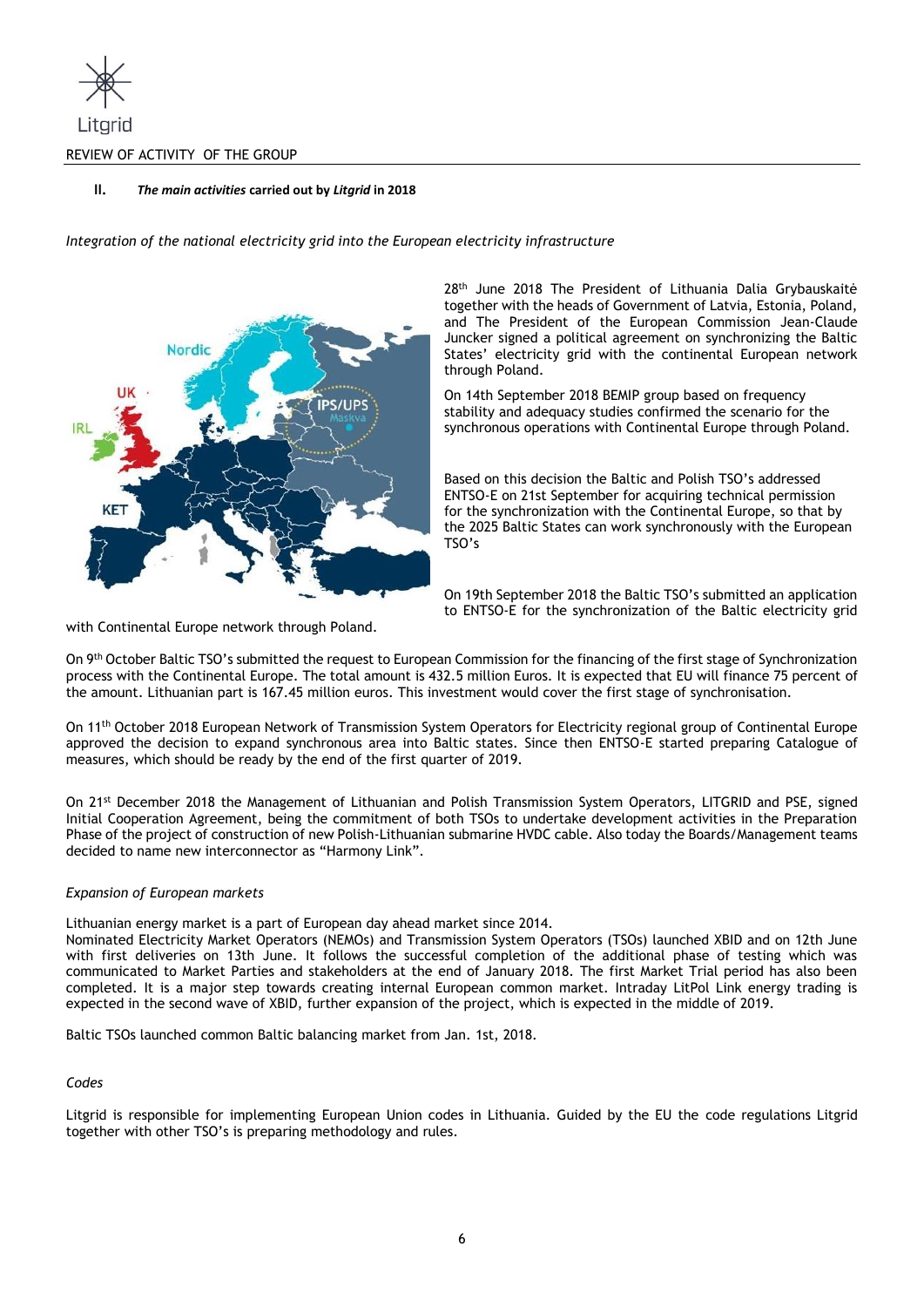

# REVIEW OF ACTIVITY OF THE GROUP

## *Electricity transsmision and network reliability*

In twelve months of 2018, Litgrid volumes of electricity transmission via high-voltage networks for national needs amounted to 10 491 million kilowatt-hours (kWh), which is 5 *%* more than in 2017. The volumes of transmission to customers of the electricity distribution operator amounted to 9 413 million kWh (+7.3 % compared to 2017).

## *Electricity interconnections*

LitPol Link is a double-circuit transmission line from Alytus in Lithuania to Elk in Poland and the Alytus back-to-back converter. LitPol Link interconnection was available to the market 98.09 *%* of the time throughout twelve months of 2018.

NordBalt electricity interconnection is one of the longest sea cables in the world, the operation of which significantly increases safety of energy supply to Lithuania and the Baltic countries. NordBalt interconnection was available to the market 97.4 *%* of the time throughout twelve months of 2018 (excluding the planned joint replacement period). In order to increase NordBalt availability to the market, the replacement of the underground cable joints was planned from 16 August to 28 October 2018. The replacement took place until 12th October, in total 120 joints were changed, 22 in Lithuania, 98 in Sweden.

#### *Reliability of the transmission network*

On 3<sup>rd</sup> January 2018 ENTSO-E announced North and Baltic region (Denmark, Estonia, Iceland, Latvia, Lithuania, Norway, Finland and Sweden) ENS reports for 2016. Litgrid was nominated to have second best results in the region, following Denmark.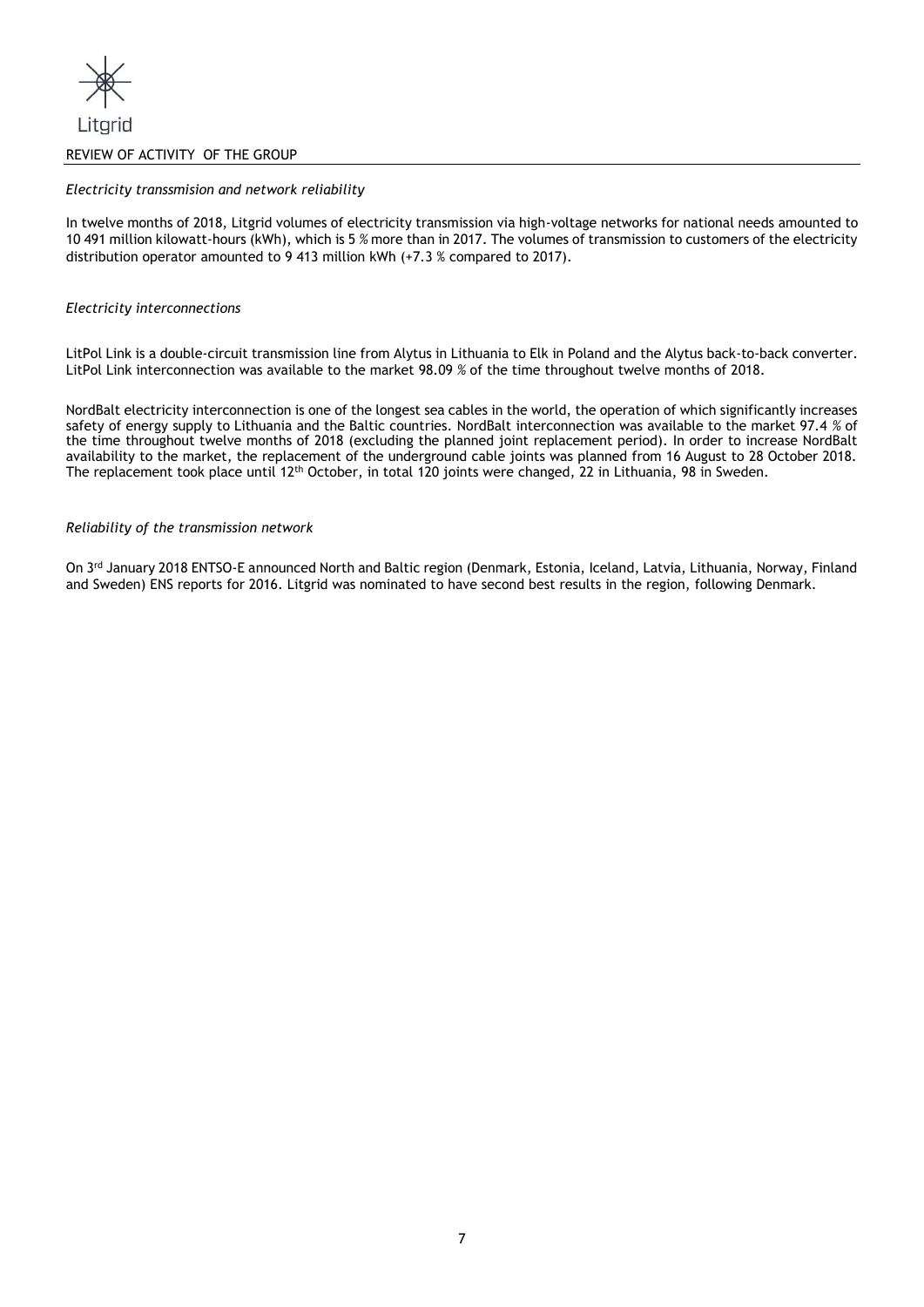

REVIEW OF ACTIVITY OF THE GROUP

# **III. FINANCIAL INFORMATION**

Main financial and operating indicators of the Group and the Company

|                                                               | 2018<br>January-December |         | 2018 m.<br>January-December |         | 2017 m.<br>January-December |         |
|---------------------------------------------------------------|--------------------------|---------|-----------------------------|---------|-----------------------------|---------|
|                                                               | Group                    | Company | Group<br>Company            |         | Group                       | Company |
| Financial indicators, EUR '000                                |                          |         |                             |         |                             |         |
| Revenue from electricity transmission and<br>related services | 169 758                  | 169 758 | 143 292                     | 143 292 | 143 215                     | 143 215 |
| Other income                                                  | 20 862                   | 2 191   | 16896                       | 1 0 6 5 | 23 840                      | 8 1 1 4 |
| EBITDA*                                                       | 32 581                   | 32 245  | 40 525                      | 42 829  | 49 302                      | 48 094  |
| Profit (loss) before tax                                      | (45933)                  | (44679) | 11 794                      | 10 245  | 19 794                      | 18 883  |
| Net profit (loss)                                             | (39 164)                 | (37907) | 9 5 8 5                     | 7724    | 17857                       | 16 828  |
| Cash flows from operating activities                          | 25 660                   | 24 116  | 43 416                      | 45 128  | 23 243                      | 22 483  |
| <b>Ratios</b>                                                 |                          |         |                             |         |                             |         |
| EBITDA margin %                                               | 17,1                     | 18.8    | 25,3                        | 29,7    | 29,5                        | 31,8    |
| Operating profit margin, %                                    | $-23,5$                  | $-25,4$ | 8,1                         | 7,9     | 12,7                        | 13,3    |
| Return on equity %                                            | $-17,7$                  | $-17,1$ | 3,8                         | 3,1     | 7,2                         | 6,7     |
| Return on assets %                                            | $-9,7$                   | $-9,6$  | 2,1                         | 1,7     | 3,5                         | 3,5     |
| Shareholder's equity / Assets, %                              | 53,3                     | 54,4    | 56,1                        | 57,1    | 55,1                        | 56,2    |
| Financial liabilities / Equity, %                             | 62,4                     | 61,7    | 61,8                        | 60, 8   | 65,0                        | 64,2    |
| Liquidity ratio                                               | 0,73                     | 0.69    | 0,78                        | 0,75    | 0,79                        | 0,74    |
| TSO's operating indicators                                    |                          |         |                             |         |                             |         |
| Energy transmission volume, m kWh                             |                          | 10 491  |                             | 9 9 9 2 |                             | 9729    |
| Losses in transmission network, %                             |                          | 2,94    |                             | 2,91    |                             | 2,91    |
| ENS (Energy Not Supplied due to<br>interruptions), MWh**      |                          | 0,95    |                             | 1,68    |                             | 1,03    |
| AIT (Average Interruption Time), min. **                      |                          | 0,04    |                             | 0,06    |                             | 0,04    |

\* EBITDA = operating profit + depreciation and amortisation + impairment expenses of assets + write-off expenses of assets

\*\* Only due to the operator's fault or due to undetermined causes.

In the year 2018, Litgrid via high-voltage networks for national needs transmitted 10 491 million kilowatt-hours (kWh), which is 5% more than in 2017. The transmitted volume to customers of the electricity distribution operator amounted to 9 413 million kWh (+4.7 % compared to 2017), and to other customers 1 077 million kWh (+ 7.3 % compared to 2017).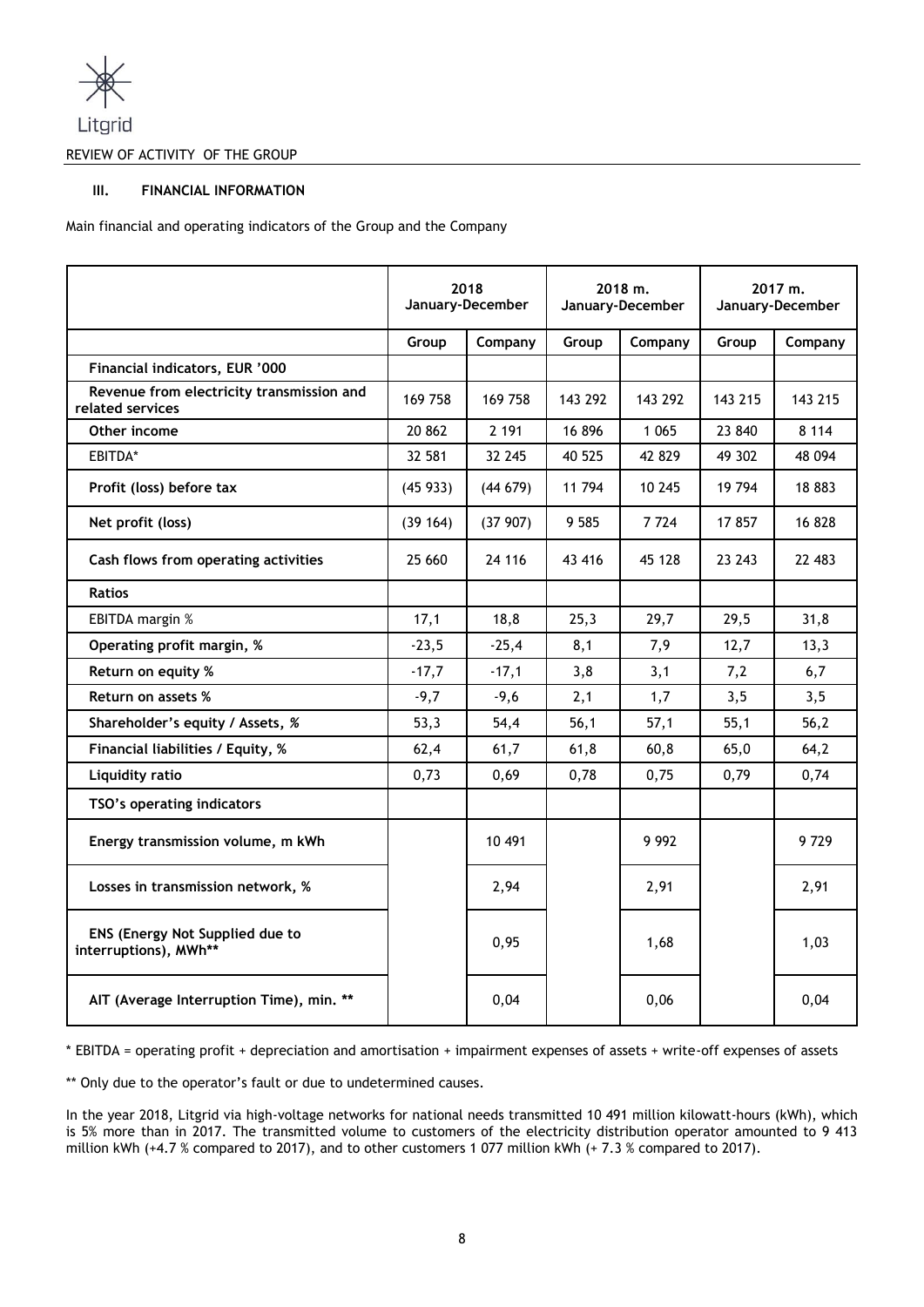

# **Income**

**68,0 68,3 66,5 22,1 17,8 26,4 33,9 42,5 59,1 19,3 14,7 17,8 23,8 16,9 20,9**  $\overline{0}$ 50 100 150 200 250 2016Y 12 MONTHS 2017Y 12 MONTHS 2018Y 12 MONTHS **Group's revenue structure, million euros** Revenue from maintenance & investment projects and other ■ Other electricity-related revenue System services revenue **Balancing energy revenue** Transmission revenue

Revenue earned by the Litgrid group in 2018 amounted EUR 190.6 million, a 19 % increase compared to 2017.

Revenue from electricity transmission decreased by 2.6 % (down to EUR 66.5 million) compared to 2017. Revenue from electricity transmission accounted for 35 % of the Group's total revenue. The actual average price for electricity was by 7.2% lower than in 2017, but the loss of revenue was compensated by the increased amount of transmited electricity.

Income from balancing/regulating electricity increased by 49% to EUR 26.4 million. The increase has largely resulted from the growth in the balancing/regulating electricity sales volumes, which, in turn, was largely determined by guaranteeing the allocated capacity (i. e. the capacity traded on the electricity exchange) of the power links with Sweden and Poland.

Income from system services grew by 39% to EUR 45.3 million. The main growth driver was the tariff for system services which had been increased 35% by the National Commission on Energy Control and Prices from 1 January 2018, the volume of service provided grew by 4% and the declared capacity (in contracts) of network users was overexceeded, which is charged double price.

Congestion revenue from the Lithuanian-Polish, the Lithuanian-Swedish and the Lithuanian-Latvian interconnections increased by 27 % in 2018 compared to 2017, and amounted to EUR 12.9 million. Congestion revenue arises from different electricity market prices on the Lithuanian, Swedish, Polish and Latvian electricity exchanges as a result of insufficient capacity of electricity lines. Regulation (EC) No 714/2009 of the European Parliament and of the Council of 13 July 2009 on conditions for access to the network for cross-border exchanges in electricity and repealing Regulation (EC) No 1228/2003 stipulates that congestion revenue (proceeds) may be used for the following purposes: a) guaranteeing the actual availability of the allocated capacity of the interconnections; b) maintaining or increasing networks' capacities through network investments, in particular in new interconnections; c) if revenue cannot be efficiently used for the purposes set out in points a) and/or b) they may be used, subject to approval by the regulatory authorities of the Member States concerned, up to a maximum amount to be decided by those regulatory authorities, as income to be taken into account by the regulatory authorities when approving the methodology for calculating network tariffs and/or fixing network tariffs.

In accordance with the Regulation, in 2018 Litgrid recognised: EUR 0.8 million as revenue, i.e. a part of congestion revenue received that was used for guaranteeing the allocated capacity of the power links; EUR 2.1 million for the financing of 330 kV overhead line Kruonis HAE-Alytus construction; EUR 0.8 million for the financing of 330 kV Bitėnai swithchyard extension and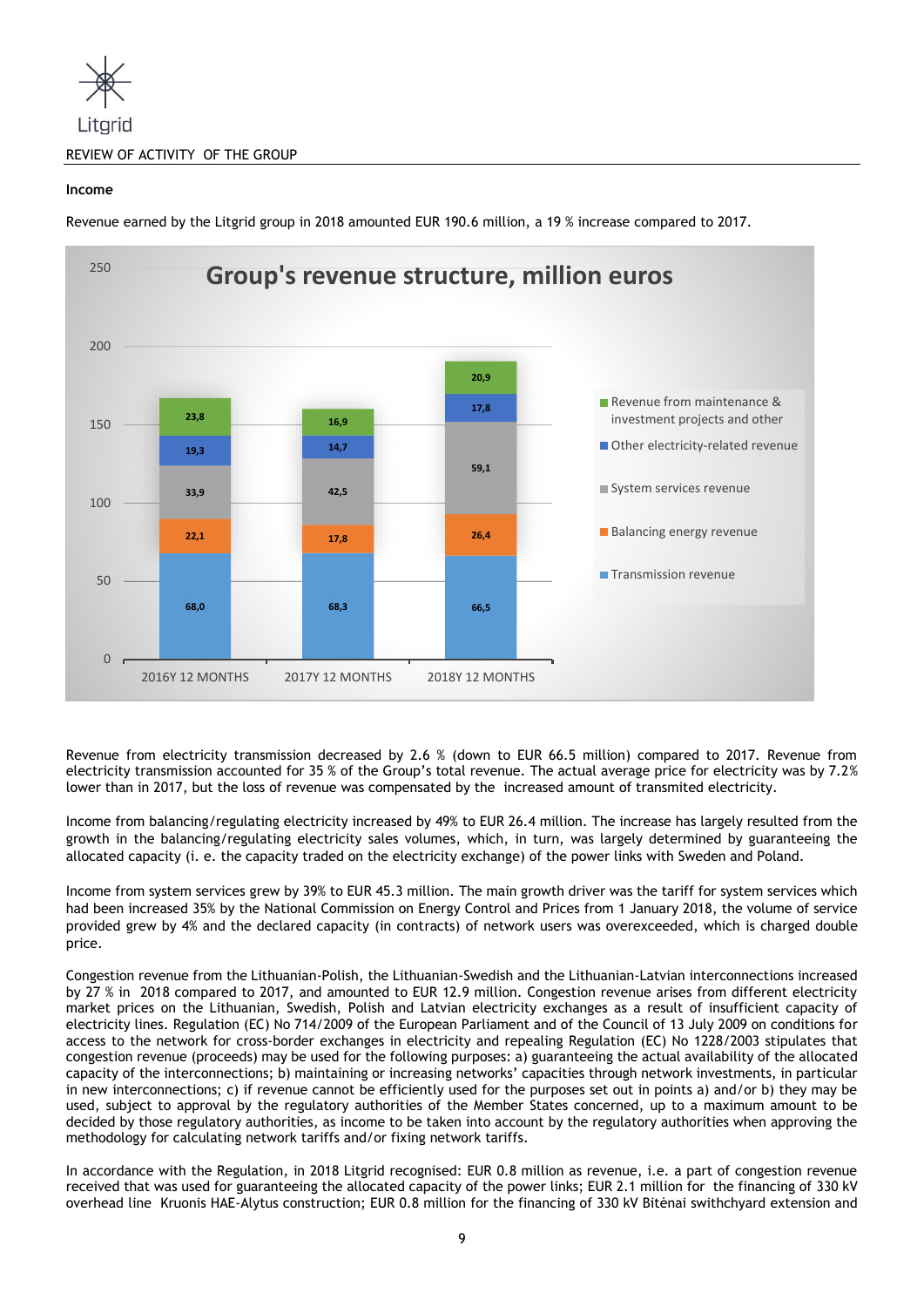

# REVIEW OF ACTIVITY OF THE GROUP

110 kV transmission line Pagėgiai-Bitėnai construction. Remaining share of revenue was reported under deferred revenue in the statement of financial position.

Other income related to transmission acivity consists of: fee for electricity imported from or exported to countries other than the EU and inter-EU transit compensation revenue from ITC fund (ITC income – income resulting from participation in the European Inter-Transmission Operator Compensation Mechanism) – EUR 3.8 million; Public servicse obligations income – EUR 7.4 million; reactive energy income – EUR 1.4 million; connection of new producers/customers and equipment replacement – EUR 4.3 million. Income from services provided by Tetas, a subsidiary of Litgrid, account for the largest part of income from repair works, investment projects etc.

# *Expenses*

The Group's operating expenses (excluding the revaluation of the Company's tangible fixed assets) totalled EUR 184.4 million in 2018, what is 25 % more compared to 2017.



Costs of purchase of electricity and related services accounted for a major share of the Group's operating expenses: EUR 118.4 million or 64% of total expenses. These costs increased by 48 % compared to 2017. Balancing (regulating) electricity costs increased by 105% to EUR 26 million. The system service costs increased by 48 % to EUR 59.8 million. Costs for electricity purchase for compensating technological losses in the transmission grid increased by 44 % to EUR 22.6 million. Transit (ITC) costs were EUR 2 million, PSO provision costs EUR 7.3 million, and costs of guaranteeing the allocated capacity of the Swedish and Polish interconnections totalled EUR 0.8 million.

Depreciation and amortisation expenses decreased by 2% compared to 2017 and amounted to EUR 25.9 million. Other expenses (excluding the revaluation of the Company's tangible fixed assets ) decreased by 2% in 2018 compared to 2017 and amounted to EUR 40 million.

The revaluation (conducted at the end of 2018) costs of the Company's tangible fixed assets – EUR 51 million.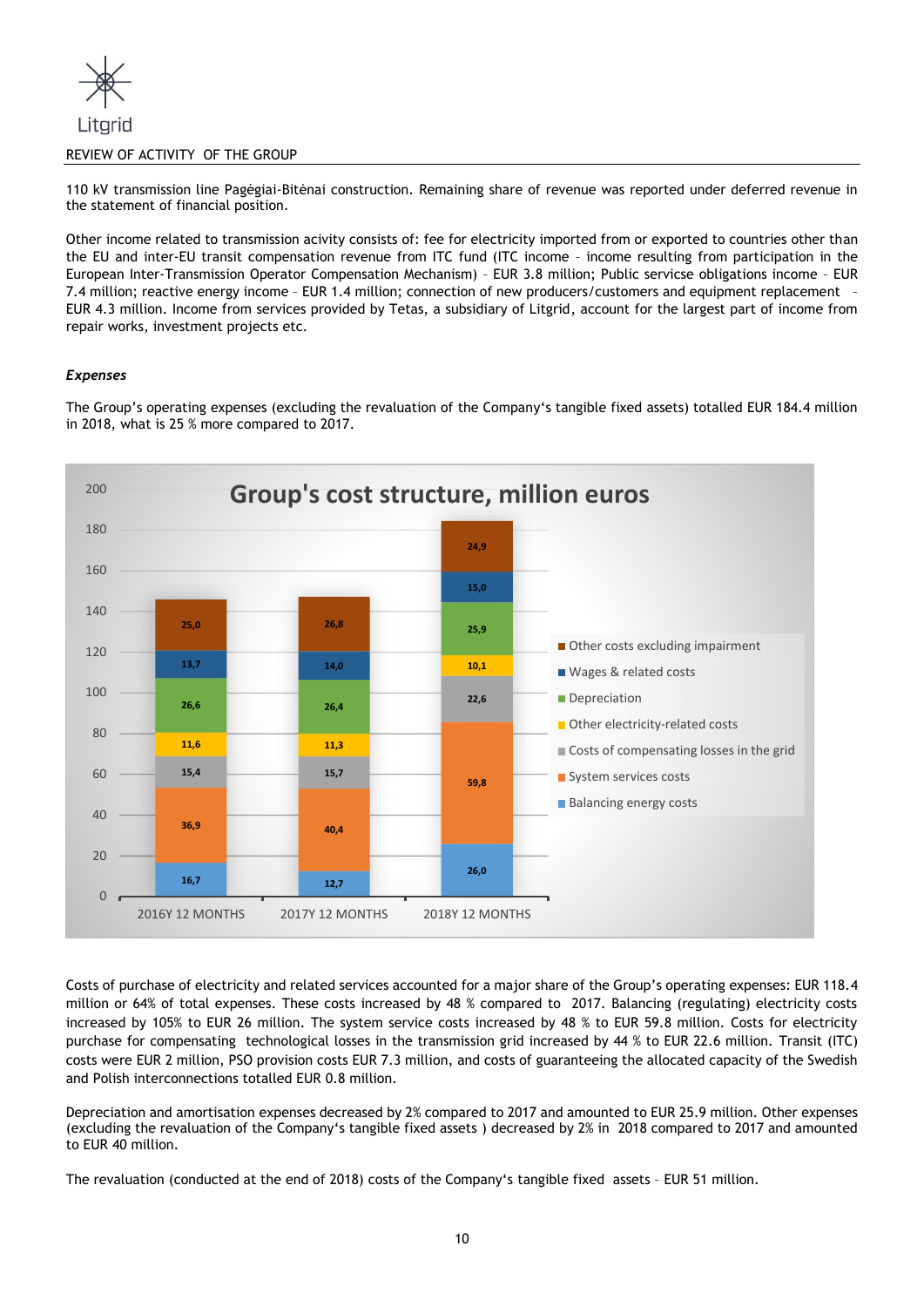

# **Profit**



The EBITDA for 2018 amounted to EUR 32.6 million. Compared to 2017, the EBITDA decreased by EUR 7.9 million, or 20%; the EBITDA margin decreased to 17.2% (2017 - 26.1%).The Group's net profit for 2018 (excluding the revaluation of the Company's tangible fixed assets) was EUR 4.2 million (2017 - EUR 9.6 million). Including the revaluation of the Company's tangible fixed assets the net loss was EUR 39.2 million.

The Group's operating profit for 2018 (excluding the revaluation of the Company's tangible fixed assets) consists of: profit of the transmission segment EUR 7.4 million (in 2017 EUR 9.1 million profit), loss in the system services segment EUR 1.1 million (in 2017 EUR 1.7 million profit), profit in the balancing (regulating) electricity segment EUR 0.1 million (in 2017 4.8 million profit), loss from other activities EUR 0.2 million (in 2017 EUR 2.7 million loss). Starting from January 1st 2018 the balancing market of three Baltic countries started, and according to the new pricing methodology the balancing income are equal to the balancing costs and operating costs of Litgrid, attributeable as balancing service costs.

# **Return ratios**



In 2018, the annual ROE and ROA (excluding the revaluation of the Company's tangible fixed assets) ratios decreased compared to 2017 from 3.8 % to 2.1 % and from 1.7% to 1% respectively.

Including the revaluation of the Company's tangible fixed assets the annual ROE and ROA were negative and made -17.7% and -9.7 % respectively.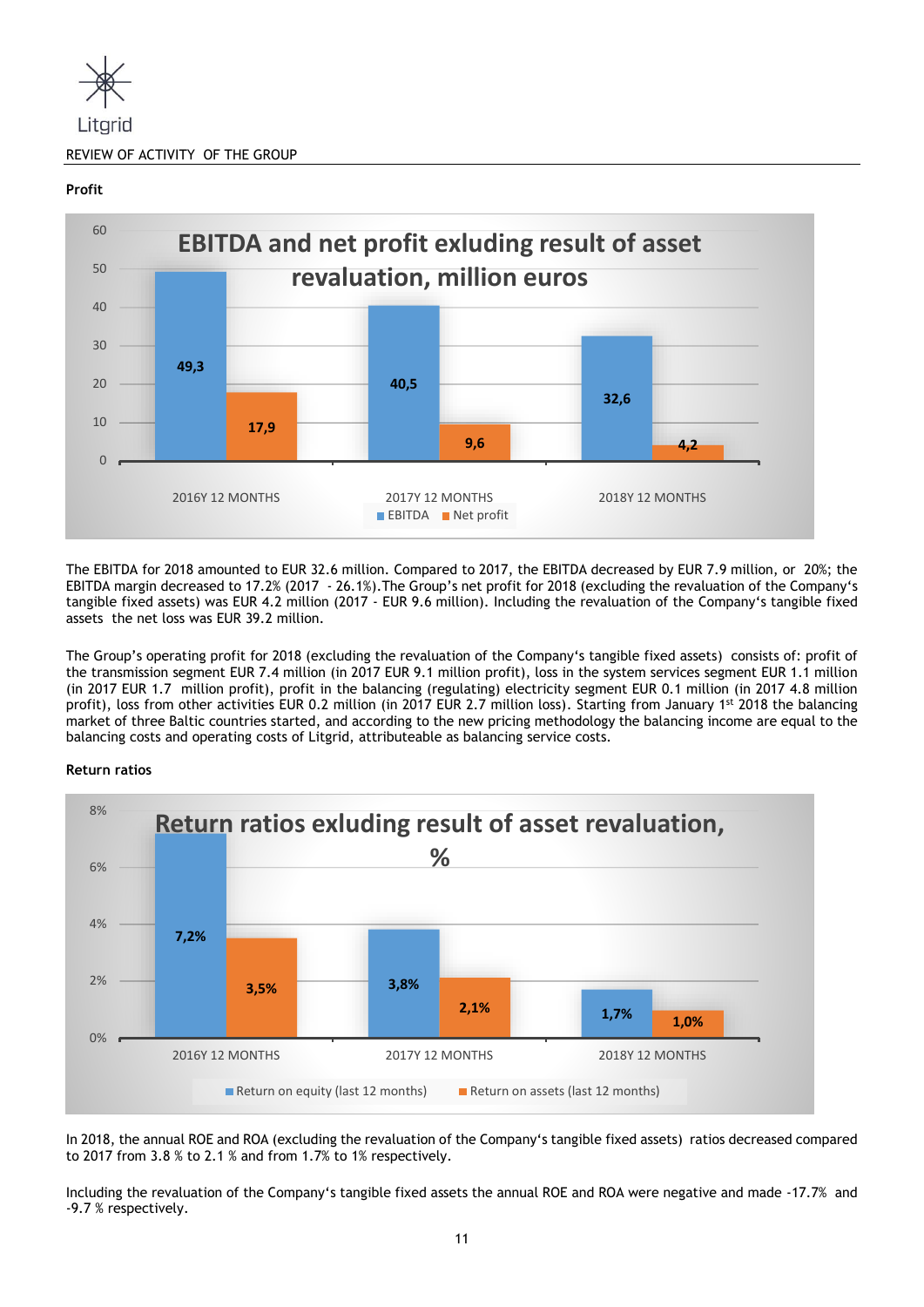

#### **Balance sheet and cash flow**

As of 31st December 2018 the Group's assets amounted to EUR 360.2 million. The Group's non-current assets amounted to 88 % of the Group's total assets. Shareholders' equity accounted for 53 % of the total assets of the Group.

As of 31 December 2018, the Group's financial liabilities to credit institutions amounted to EUR 121.8 million (a decrease of EUR 30.6 million compared to 2017). Financial liabilities to equity ratio was 62 %. Financial debts repayable within one year accounted for 22 % of the total financial debts. Cash and cash equivalents totalled EUR 0.6 million and the unwithdrawn overdraft and Group's account balance was EUR 11.8 million.

The Group's net cash flows from operating acivities in 2018 amounted to EUR 25.7 million, while payments for non-current tangible and intangible assets were EUR 22.8 million; EUR 24.3 million were received as subsidies and EUR 12.2 million as congestion income for the financing of fixed assets investments.

The Group's net cash flow in 2018 (excluding cash flows from financial activities) totalled EUR 39.5 million.

## **Investments in non-current assets**

The investments of transmission system operator Litgrid in 2018 (works performed and assets acquired irrespective of terms of payment) amounted to EUR 18.9 million, of which 25 % were earmarked for the implementation of eletricity projects of strategic and high national importance , and 75 % for the reconstruction and development of the electricity transmission grid.

# **Dividends**

On 18 August 2017, the Board of Litgrid made a decision apply in full the dividend policy of the EPSO-G UAB group, which was approved by the Board of EPSO-G UAB on 14 July 2017.

On 24 April 2018, the ordinary General Meeting of Shareholders of Litgrid was held, during which it was decided to pay out dividends amounting to EUR 7.7 million or EUR 0,0153 per share.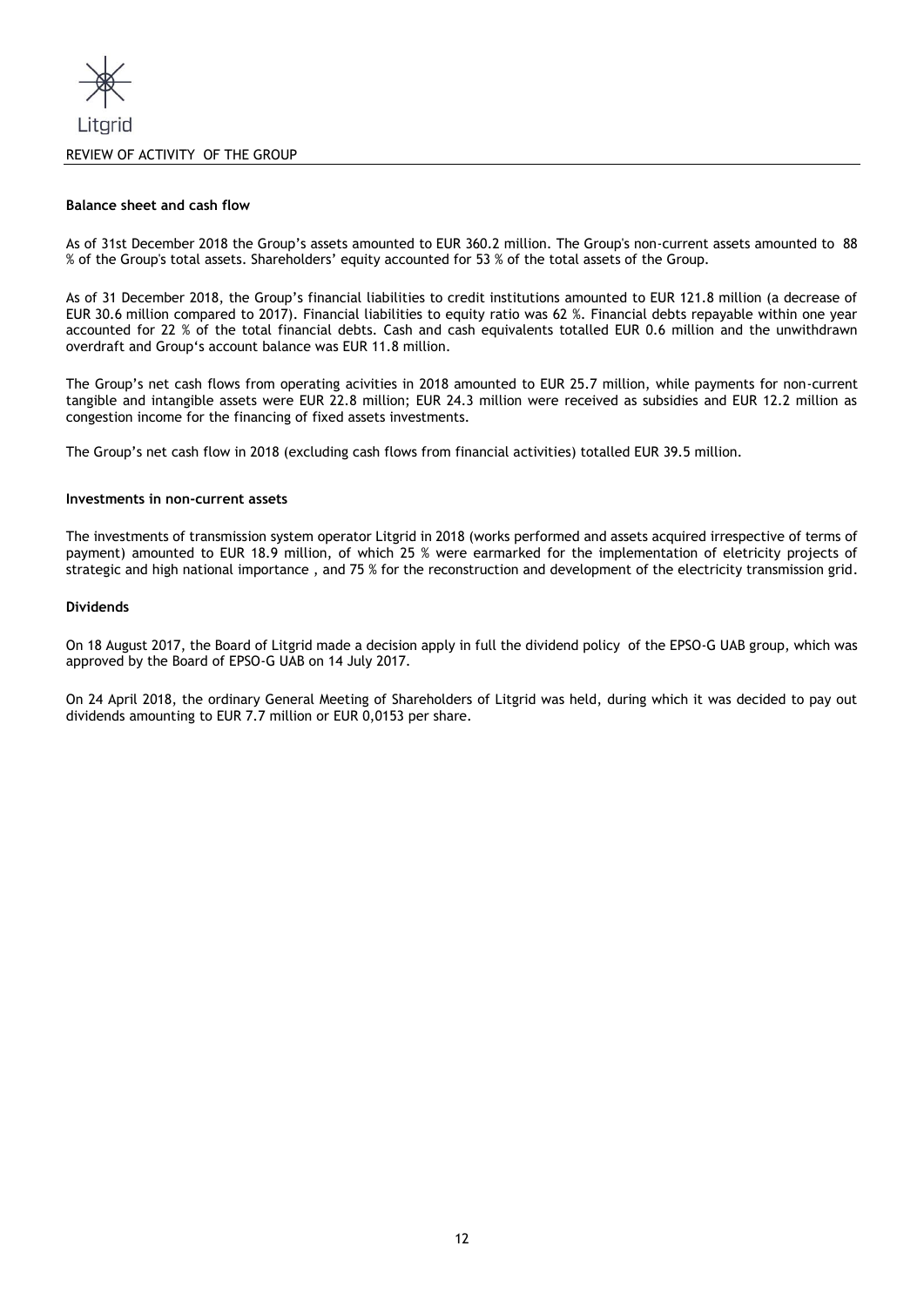

# STATEMENTS OF FINANCIAL POSITION

(All amounts in EUR thousands unless otherwise stated)

|                                                       | <b>Notes</b> | Group      |            | Company    |            |
|-------------------------------------------------------|--------------|------------|------------|------------|------------|
|                                                       |              | 31-12-2018 | 31-12-2017 | 31-12-2018 | 31-12-2017 |
| <b>ASSETS</b>                                         |              |            |            |            |            |
| Non-current assets                                    |              |            |            |            |            |
| Intangible assets                                     | 3            | 6,593      | 3,650      | 6,529      | 3,647      |
| Property, plant and equipment                         | 4            | 309,551    | 378,403    | 306,857    | 376,028    |
| Investments in subsidiaries                           | 5            |            |            | 1,174      | 174        |
| Deferred income tax assets                            |              | 4,526      | 33         | 4,469      |            |
| Loans granted                                         | 6            |            |            | 2,203      | 1,203      |
| Available-for-sale financial assets                   | 7            | 2,693      | 2,693      | 2,693      | 2,693      |
| Total non-current assets                              |              | 323,363    | 384,779    | 323,925    | 383,745    |
| <b>Current assets</b>                                 |              |            |            |            |            |
| Inventories                                           |              | 1,107      | 1,019      | 107        | 99         |
| Prepayments                                           |              | 527        | 483        | 468        | 412        |
| Trade receivables                                     |              | 21,233     | 22,210     | 17,012     | 17,022     |
| Other amounts receivable                              |              | 1,243      | 21,275     | 47         | 20,645     |
| Prepaid income tax                                    |              | 414        | 12         | 390        |            |
| Other financial assets                                | 8            | 17,882     | 8,736      | 17,882     | 8,736      |
| Cash and cash equivalents                             |              | 627        | 696        | 397        | 434        |
| Total current assets                                  |              | 43,033     | 54,431     | 36,303     | 47,348     |
| <b>TOTAL ASSETS</b>                                   |              | 366,396    | 439,210    | 360,228    | 431,093    |
|                                                       |              |            |            |            |            |
| <b>EQUITY AND LIABILITIES</b>                         |              |            |            |            |            |
| <b>Equity</b>                                         |              |            |            |            |            |
| Authorised share capital                              |              | 146,256    | 146,256    | 146,256    | 146,256    |
| Share premium                                         |              | 8,579      | 8,579      | 8,579      | 8,579      |
| Revaluation reserve                                   |              | 222        | 5,380      |            | 4,999      |
| Reserve for changes in fair value of financial assets |              | 655        | 655        | 655        | 655        |
| Legal reserve                                         |              | 14,626     | 14,790     | 14,626     | 14,626     |
| Other reserves                                        |              | 63,309     | 62,767     | 63,309     | 62,767     |
| Retained earnings (deficit)                           |              | (38, 425)  | 8,171      | (37, 405)  | 8,257      |
| <b>Total equity</b>                                   |              | 195,222    | 246,598    | 196,020    | 246,139    |
| <b>Liabilities</b>                                    |              |            |            |            |            |
| <b>Non-current liabilities</b>                        |              |            |            |            |            |
| Grants                                                |              |            | 22         |            | 22         |
| Non-current borrowings                                | 9            | 94,128     | 108,353    | 94,128     | 108,353    |
| Finance lease liabilities                             | 10           | 599        | 820        |            |            |
| Deferred income tax liability                         |              |            | 6,105      |            | 6,105      |
| Deferred revenue                                      |              | 15,754     | 6,564      | 15,754     | 6,564      |
| Other non-current amounts payable and liabilities     |              | 1,931      | 764        | 1,878      | 694        |
| Total non-current liabilities                         |              | 112,412    | 122,628    | 111,760    | 121,738    |
| <b>Current liabilities</b>                            |              |            |            |            |            |
| Current portion of non-current borrowings             | 9            | 14,225     | 8,082      | 14,225     | 8,082      |
| Current borrowings                                    | 9            | 12,615     | 34,656     | 12,517     | 33,311     |
| Current portion of finance lease liabilities          | 10           | 221        | 443        |            |            |
| Trade payables                                        |              | 21,706     | 15,095     | 17,466     | 11,581     |
| Advance amounts received                              |              | 829        | 328        | 829        | 328        |
| Income tax liability                                  |              | 5          | 1,468      |            | 1,468      |
| Other current amounts payable and liabilities         |              | 9,161      | 9,912      | 7,411      | 8,446      |
| <b>Total current liabilities</b>                      |              | 58,762     | 69,984     | 52,448     | 63,216     |
| <b>Total liabilities</b>                              |              | 171,174    | 192,612    | 164,208    | 184,954    |
| TOTAL EQUITY AND LIABILITIES                          |              | 366,396    | 439,210    | 360,228    | 431,093    |
|                                                       |              |            |            |            |            |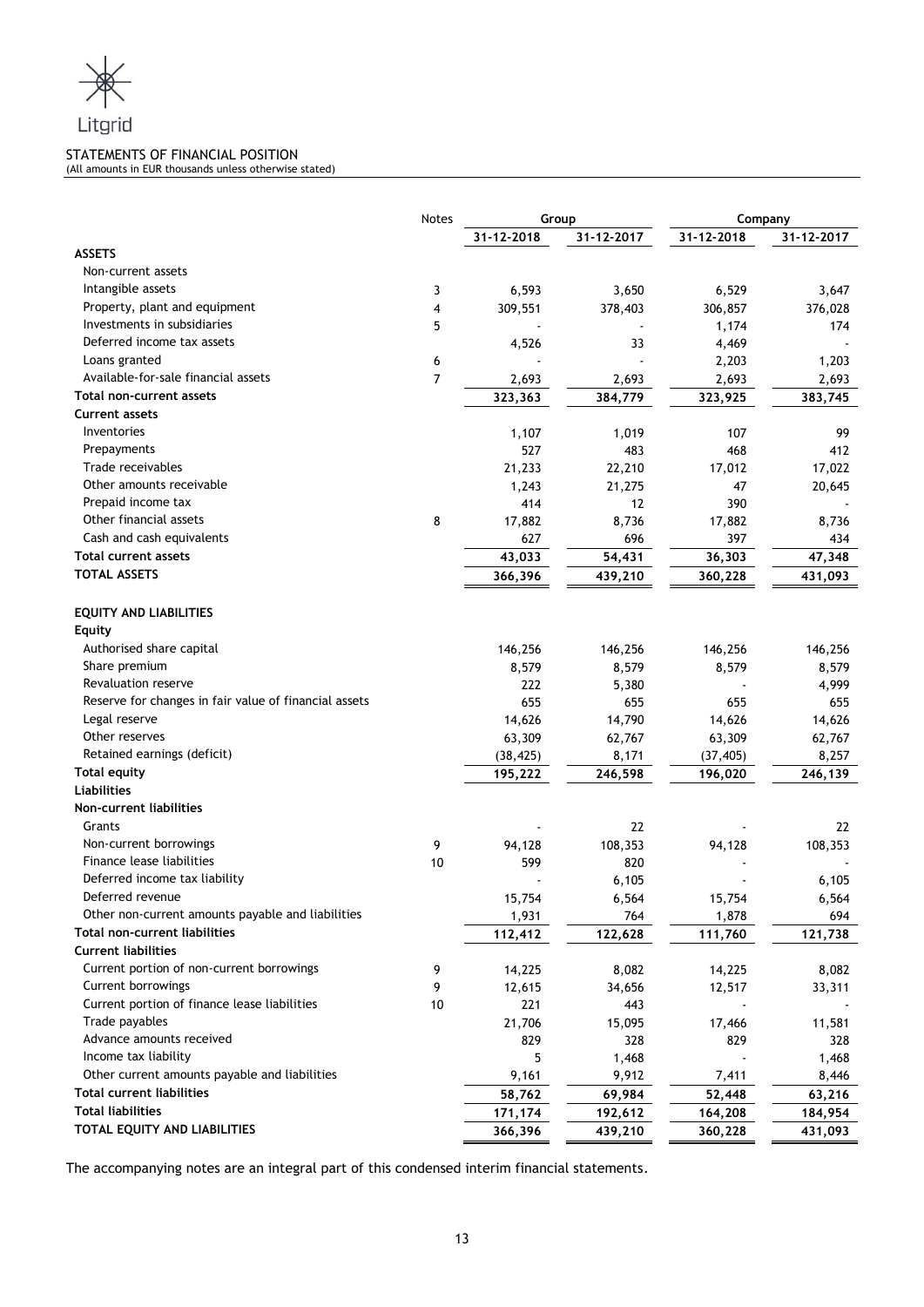

## STATEMENTS OF COMPREHENSIVE INCOME (All amounts in EUR thousands unless otherwise stated)

|                                                                               |     | Group      |            | Company    |           |  |
|-------------------------------------------------------------------------------|-----|------------|------------|------------|-----------|--|
|                                                                               |     | 2018       | 2017       | 2018       | 2017      |  |
| Revenue                                                                       |     |            |            |            |           |  |
| Revenue from electricity transmission and related services                    |     | 169,758    | 143,292    | 169,758    | 143,292   |  |
| Other income                                                                  |     | 20,862     | 16,896     | 2,191      | 1,065     |  |
| <b>Total revenue</b>                                                          | 11  | 190,620    | 160,188    | 171,949    | 144,357   |  |
| <b>Expenses</b>                                                               |     |            |            |            |           |  |
| Expenses of electricity transmission and related services                     |     | (118, 550) | (80,081)   | (118, 550) | (80,081)  |  |
| Revaluation of property, plant and equipment                                  | 4   | (50, 981)  | (71)       | (50, 981)  |           |  |
| Depreciation and amortisation                                                 | 3,4 | (25, 898)  | (26, 360)  | (25, 387)  | (26, 055) |  |
| Wages and salaries and related expenses                                       |     | (15, 047)  | (13,993)   | (8, 545)   | (7, 295)  |  |
| Repair and maintenance expenses                                               |     | (3,041)    | (4, 305)   | (5, 254)   | (6, 437)  |  |
| Telecommunications and IT maintenance expenses                                |     | (1,666)    | (1, 563)   | (1,508)    | (1, 419)  |  |
| Property, plant and equipment write-off expenses                              |     | (977)      | (1, 212)   | (977)      | (1, 209)  |  |
| Impairment (reversal) of inventories and amounts<br>receivable                |     | 515        | 79         | 499        | 103       |  |
| Impairment of investments                                                     |     |            |            | 1,000      | (4, 312)  |  |
| Other expenses                                                                |     | (19,766)   | (19, 734)  | (5, 847)   | (6, 296)  |  |
| <b>Total expenses</b>                                                         |     | (235, 411) | (147, 240) | (215, 550) | (133,001) |  |
| Operating profit/(loss)                                                       |     | (44, 791)  | 12,948     | (43, 601)  | 11,356    |  |
| <b>Financing activities</b>                                                   |     |            |            |            |           |  |
| Finance income                                                                |     | 140        | 221        | 173        | 226       |  |
| Finance costs                                                                 |     | (1, 282)   | (1, 375)   | (1, 251)   | (1, 337)  |  |
| <b>Total finance costs</b>                                                    |     | (1, 142)   | (1, 154)   | (1,078)    | (1, 111)  |  |
| Profit/(loss) before income tax                                               |     | (45, 933)  | 11,794     | (44, 679)  | 10,245    |  |
| Income tax                                                                    |     |            |            |            |           |  |
| Current year income tax expenses                                              |     | (3,014)    | (4, 351)   | (3,008)    | (4, 632)  |  |
| Deferred income tax (expenses)/income                                         |     | 9,783      | 2,142      | 9,780      | 2,111     |  |
| Total income tax                                                              | 12  | 6,769      | (2, 209)   | 6,772      | (2, 521)  |  |
| Profit/(loss) for the period                                                  |     | (39, 164)  | 9,585      | (37, 907)  | 7,724     |  |
| Other comprehensive income that will not be reclassified<br>to profit or loss |     |            |            |            |           |  |
| Revaluation of property, plant and equipment                                  | 4   | (5, 289)   | 428        | (5, 289)   |           |  |
| Effect of deferred income tax                                                 |     | 793        | (64)       | 793        |           |  |
| Total other comprehensive income                                              |     | (4, 496)   | 364        | (4, 496)   |           |  |
| Total comprehensive income/(expenses) for the period                          |     | (43, 660)  | 9,949      | (42, 403)  | 7,724     |  |
|                                                                               |     |            |            |            |           |  |
| Basic and diluted earnings/(deficit) per share (in EUR)                       |     | (0.078)    | 0.019      | (0.075)    | 0.015     |  |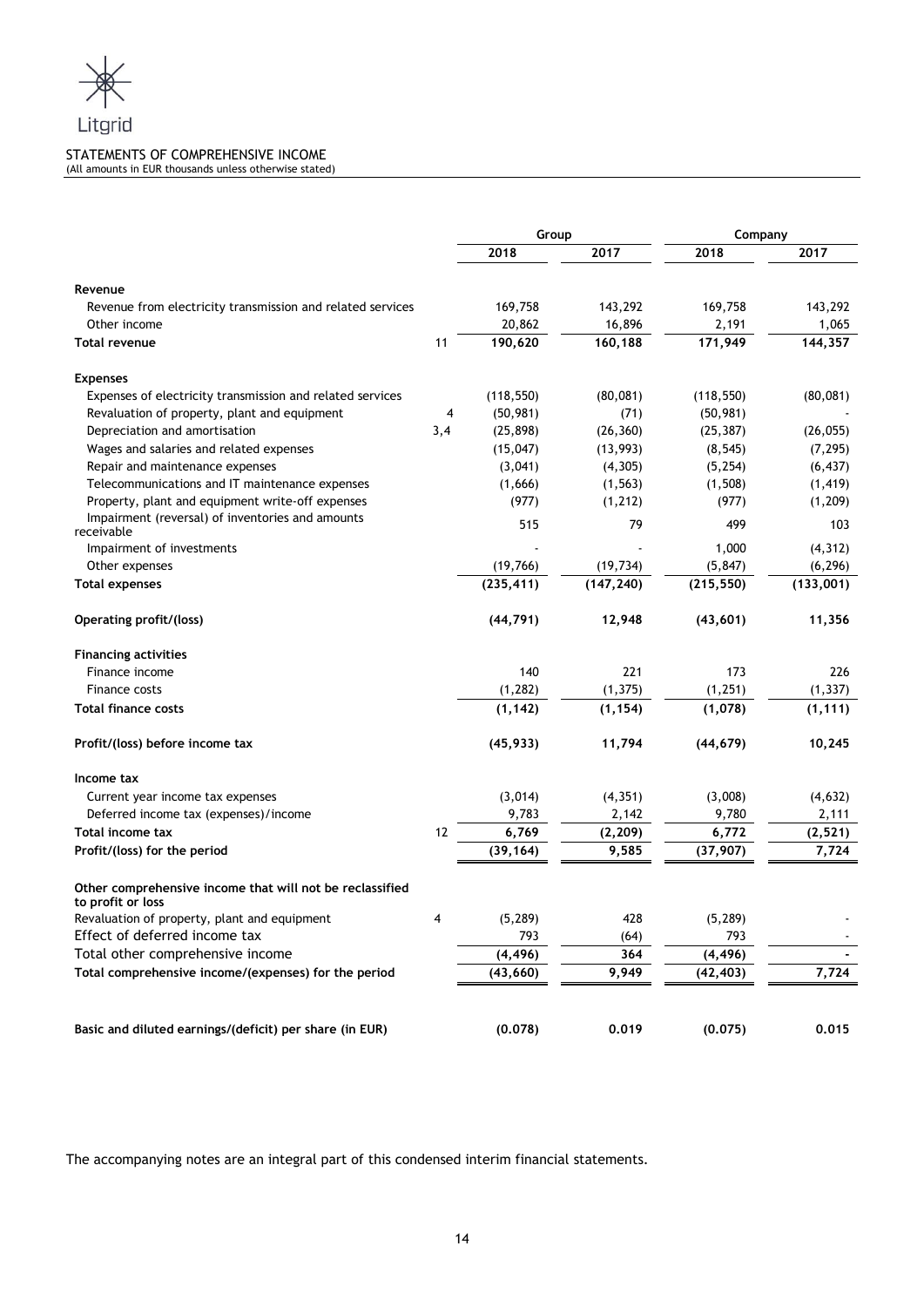

## STATEMENTS OF COMPREHENSIVE INCOME (All amounts in EUR thousands unless otherwise stated)

|                                                                               | Group<br>Company          |                           |                           |                           |
|-------------------------------------------------------------------------------|---------------------------|---------------------------|---------------------------|---------------------------|
|                                                                               | $01 - 10 -$<br>31-12-2018 | $01 - 10 -$<br>31-12-2017 | $01 - 10 -$<br>31-12-2018 | $01 - 10 -$<br>31-12-2017 |
| Revenue                                                                       |                           |                           |                           |                           |
| Revenue from electricity transmission and related services                    | 43,727                    | 37,536                    | 43,727                    | 37,536                    |
| Other income                                                                  | 6,464                     | 5,550                     | 1,484                     | 177                       |
| <b>Total revenue</b>                                                          | 50,191                    | 43,086                    | 45,211                    | 37,713                    |
| <b>Expenses</b>                                                               |                           |                           |                           |                           |
| Expenses of electricity transmission and related services                     | (30, 872)                 | (20, 599)                 | (30, 872)                 | (20, 599)                 |
| Revaluation of property, plant and equipment                                  | (50, 981)                 | (71)                      | (50, 981)                 |                           |
| Depreciation and amortisation                                                 | (6, 540)                  | (6,606)                   | (6, 417)                  | (6, 478)                  |
| Wages and salaries and related expenses                                       | (4, 269)                  | (4,014)                   | (2, 504)                  | (2, 151)                  |
| Repair and maintenance expenses                                               | (759)                     | (1, 224)                  | (1, 380)                  | (1,626)                   |
| Telecommunications and IT maintenance expenses                                | (522)                     | (439)                     | (472)                     | (401)                     |
| Property, plant and equipment write-off expenses                              | (179)                     | (722)                     | (179)                     | (719)                     |
| Impairment (reversal) of inventories and amounts<br>receivable                | 537                       | (83)                      | 499                       | (60)                      |
| Impairment of investments                                                     |                           |                           | 1,000                     | (397)                     |
| Other expenses                                                                | (5,616)                   | (6, 488)                  | (1,696)                   | (2, 213)                  |
| <b>Total expenses</b>                                                         | (99, 201)                 | (40, 246)                 | (93,002)                  | (34, 644)                 |
| Operating profit/(loss)                                                       | (49, 010)                 | 2,840                     | (47, 791)                 | 3,069                     |
| <b>Financing activities</b>                                                   |                           |                           |                           |                           |
| Finance income                                                                |                           | 53                        | 12                        | 8                         |
| Finance costs                                                                 | (320)                     | (342)                     | (314)                     | (330)                     |
| <b>Total finance costs</b>                                                    | (320)                     | (289)                     | (302)                     | (322)                     |
| Profit/(loss) before income tax                                               | (49, 330)                 | 2,551                     | (48, 093)                 | 2,747                     |
| Income tax                                                                    |                           |                           |                           |                           |
| Current year income tax expenses                                              | (435)                     | (1, 177)                  | (429)                     | (1, 473)                  |
| Deferred income tax (expenses)/income                                         | 7,921                     | 894                       | 7,959                     | 822                       |
| Total income tax                                                              | 7,486                     | (283)                     | 7,530                     | (651)                     |
| Profit/(loss) for the period                                                  | (41, 844)                 | 2,268                     | (40, 563)                 | 2,096                     |
| Other comprehensive income that will not be reclassified<br>to profit or loss |                           |                           |                           |                           |
| Revaluation of property, plant and equipment                                  | (5, 289)                  | 428                       | (5, 289)                  |                           |
| Effect of deferred income tax                                                 | 793                       | (64)                      | 793                       |                           |
| Total other comprehensive income                                              | (4, 496)                  | 364                       | (4, 496)                  | $\blacksquare$            |
| Total comprehensive income/(expenses) for the period                          | (46, 340)                 | 2,632                     | (45, 059)                 | 2,096                     |
|                                                                               |                           |                           |                           |                           |
| Basic and diluted earnings/(deficit) per share (in EUR)                       | (0.083)                   | 0.004                     | (0.080)                   | 0.004                     |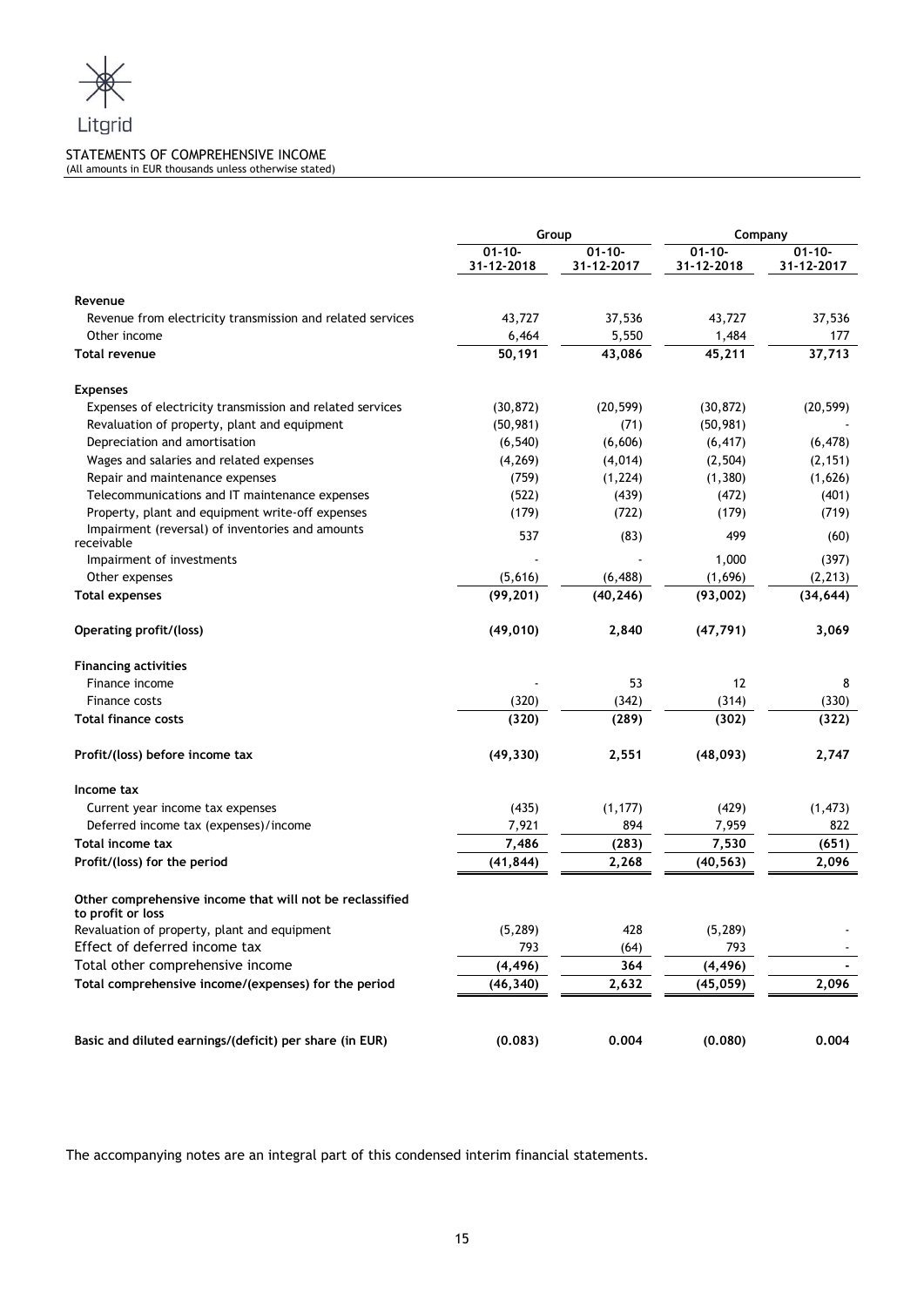

# STATEMENTS OF CHANGES IN EQUITY

(All amounts in EUR thousands unless otherwise stated)

| Group                                                       | Share<br>capital         | Share<br>premium         | <b>Revaluation</b><br>reserve | Reserve of<br>changes in fair<br>value of<br>financial<br>assets | Legal<br>reserve | Other<br>reserves | <b>Retained</b><br>earnings | Total     |
|-------------------------------------------------------------|--------------------------|--------------------------|-------------------------------|------------------------------------------------------------------|------------------|-------------------|-----------------------------|-----------|
| Balance at 1 January 2017                                   | 146,256                  | 8,579                    | 5,608                         | 655                                                              | 14,726           | 62,747            | 16,234                      | 254,805   |
| Comprehensive income/(expenses) for the period              | $\overline{\phantom{0}}$ | $\overline{\phantom{a}}$ | 364                           |                                                                  |                  |                   | 9,585                       | 9,949     |
| Depreciation of revaluation reserve and amounts written off |                          |                          | (592)                         |                                                                  |                  |                   | 592                         |           |
| Transfer to reserves                                        |                          |                          |                               |                                                                  | 64               | 20                | (84)                        |           |
| <b>Dividends</b>                                            |                          | ٠                        |                               | ٠                                                                |                  | ٠                 | (18, 156)                   | (18, 156) |
| Balance at 31 December 2017                                 | 146,256                  | 8,579                    | 5,380                         | 655                                                              | 14,790           | 62,767            | 8,171                       | 246,598   |
| Balance at 1 January 2018                                   | 146,256                  | 8,579                    | 5,380                         | 655                                                              | 14,790           | 62,767            | 8,171                       | 246,598   |
| Comprehensive income/(expenses) for the period              |                          | ٠                        | (4, 496)                      |                                                                  |                  | $\sim$            | (39, 164)                   | (43, 660) |
| Depreciation of revaluation reserve and amounts written off |                          |                          | (618)                         |                                                                  |                  |                   | 618                         |           |
| Transfer to reserves                                        |                          |                          |                               | ٠                                                                |                  | 542               | (542)                       |           |
| Transfer to retained earnings                               |                          | ٠                        | (44)                          | ٠                                                                | (164)            |                   | 208                         |           |
| <b>Dividends</b>                                            |                          |                          |                               |                                                                  |                  | ٠                 | (7, 716)                    | (7, 716)  |
| Balance at 31 December 2018                                 | 146,256                  | 8,579                    | 222                           | 655                                                              | 14,626           | 63,309            | (38, 425)                   | 195,222   |

|                                                             |         |         |                          | Reserve of<br>changes in fair<br>value of |         |                |                 |           |
|-------------------------------------------------------------|---------|---------|--------------------------|-------------------------------------------|---------|----------------|-----------------|-----------|
|                                                             | Share   | Share   | <b>Revaluation</b>       | financial                                 | Legal   | Other          | <b>Retained</b> |           |
| Company                                                     | capital | premium | reserve                  | assets                                    | reserve | reserves       | earnings        | Total     |
| Balance at 1 January 2017                                   | 146,256 | 8,579   | 5,533                    | 655                                       | 14,626  | 62,747         | 18,175          | 256,571   |
| Comprehensive income/(expenses) for the period              |         |         |                          |                                           |         | $\blacksquare$ | 7,724           | 7,724     |
| Depreciation of revaluation reserve and amounts written off |         |         | (534)                    |                                           |         |                | 534             |           |
| Transfer to reserves                                        |         |         | $\overline{\phantom{a}}$ |                                           | ۰       | 20             | (20)            |           |
| <b>Dividends</b>                                            |         | -       |                          |                                           |         |                | (18, 156)       | (18, 156) |
| Balance at 31 December 2017                                 | 146,256 | 8,579   | 4,999                    | 655                                       | 14,626  | 62,767         | 8,257           | 246,139   |
| Balance at 1 January 2018                                   | 146,256 | 8,579   | 4,999                    | 655                                       | 14,626  | 62,767         | 8,257           | 246,139   |
| Comprehensive income/(expenses) for the period              |         | ٠       | (4, 496)                 |                                           |         | $\sim$         | (37,907)        | (42, 403) |
| Depreciation of revaluation reserve and amounts written off |         |         | (503)                    |                                           |         |                | 503             |           |
| Transfer to reserves                                        |         |         |                          |                                           | ٠       | 542            | (542)           |           |
| <b>Dividends</b>                                            | ٠       |         |                          |                                           |         |                | (7, 716)        | (7, 716)  |
| Balance at 31 December 2018                                 | 146,256 | 8,579   | ۰                        | 655                                       | 14,626  | 63,309         | (37, 405)       | 196,020   |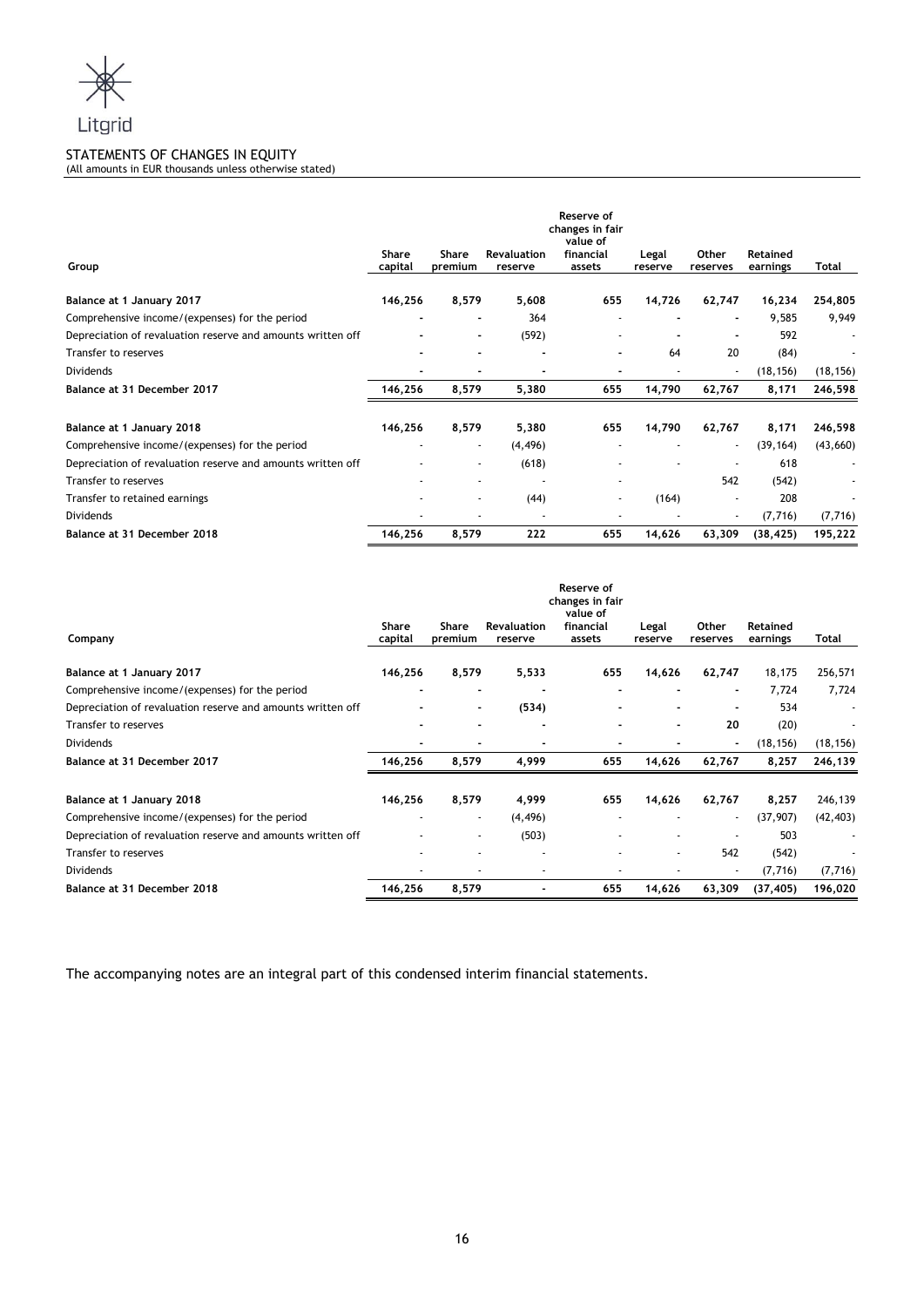

# STATEMENTS OF CASH FLOWS

(All amounts in EUR thousands unless otherwise stated)

|                                                                                                 |     | Group     |           | Company   |           |
|-------------------------------------------------------------------------------------------------|-----|-----------|-----------|-----------|-----------|
|                                                                                                 |     | 2018      | 2017      | 2018      | 2017      |
| Cash flows from operating activities                                                            |     |           |           |           |           |
| Profit/(loss) for the period                                                                    |     | (39, 164) | 9,585     | (37, 907) | 7,724     |
| Adjustments for non-cash items and other adjustments:                                           |     |           |           |           |           |
| Depreciation and amortisation expenses                                                          | 3,4 | 25,898    | 26,360    | 25,387    | 26,055    |
| Impairment of financial assets                                                                  |     |           |           | (1,000)   | 4,312     |
| Revaluation of property, plant and equipment                                                    | 4   | 50,981    | 71        | 50,981    |           |
| (Reversal of)/impairment of assets                                                              |     | (2,941)   | (816)     | (2, 925)  | (840)     |
| Written-off bad debts                                                                           |     | 2,426     | 737       | 2,426     | 737       |
| Income tax expenses                                                                             |     | (6, 769)  | 2,209     | (6, 772)  | 2,521     |
| (Gain)/loss on disposal/write-off of property, plant and                                        |     | 977       | 1,212     | 977       | 1,209     |
| equipment                                                                                       |     |           |           |           |           |
| Elimination of results of financing and investing activities:                                   |     |           |           |           |           |
| Interest income                                                                                 |     | (31)      |           | (36)      | (5)       |
| Interest expenses                                                                               |     | 1,290     | 1,365     | 1,228     | 1,327     |
| Dividend income                                                                                 |     | (130)     | (134)     | (130)     | (134)     |
| Other finance (income)/costs                                                                    |     | 13        | (77)      | 16        | (77)      |
| Changes in working capital:                                                                     |     |           |           |           |           |
| (Increase) decrease in trade receivables and other amounts<br>receivable                        |     | 1,444     | 1,838     | 1,043     | 2,996     |
| (Increase) decrease in inventories, prepayments and other<br>current assets                     |     | 33        | 2,845     | 85        | (101)     |
| Increase (decrease) in amounts payable, grants, deferred<br>income and advance amounts received |     | 5,298     | 1,393     | 4,375     | 2,552     |
| Changes in other financial assets                                                               |     | (9, 146)  | 1,276     | (9, 146)  | 1,276     |
| Income tax (paid)                                                                               |     | (4, 519)  | (4, 448)  | (4, 486)  | (4, 424)  |
| Net cash generated from (used in) operating activities                                          |     | 25,660    | 43,416    | 24,116    | 45,128    |
| Cash flows from investing activities                                                            |     |           |           |           |           |
| (Purchase) of property, plant and equipment and intangible<br>assets                            |     | (22, 807) | (26, 214) | (21, 966) | (26,066)  |
| Grants received                                                                                 |     | 24,283    | 8,133     | 24,283    | 8,133     |
| Loans granted                                                                                   |     |           |           | (1,000)   | (1,600)   |
| Revenue generated from congestion management                                                    |     | 12,208    | 8,691     | 12,208    | 8,691     |
| Interest received                                                                               |     |           |           | 17        |           |
| Dividends received                                                                              |     | 130       | 134       | 130       | 134       |
| Net cash generated from (used in) investing activities                                          |     | 13,814    | (9, 256)  | 13,672    | (10, 708) |
| Cash flows from financing activities                                                            |     |           |           |           |           |
| Repayments of borrowings                                                                        |     | (8,082)   | (8,082)   | (8,082)   | (8,082)   |
| Overdraft                                                                                       |     | (34, 558) | (6, 330)  | (33, 311) | (6, 860)  |
| Borrowings from related parties                                                                 |     | 12,517    |           | 12,517    |           |
| Finance lease payments                                                                          |     | (443)     | (160)     |           |           |
| Interest paid                                                                                   |     | (1, 290)  | (1, 528)  | (1, 259)  | (1, 490)  |
| Dividends paid                                                                                  |     | (7,690)   | (18, 212) | (7,690)   | (18, 212) |
| Other cash flows from financing activities                                                      |     | 3         | 50        |           | 50        |
| Net cash generated from (used in) financing activities                                          |     | (39, 543) | (34, 262) | (37, 825) | (34, 594) |
| Increase (decrease) in cash and cash equivalents                                                |     | (69)      | (102)     | (37)      | (174)     |
| Cash and cash equivalents at the beginning of the period                                        |     | 696       | 798       | 434       | 608       |
| Cash and cash equivalents at the end of the period                                              |     | 627       | 696       | 397       | 434       |
|                                                                                                 |     |           |           |           |           |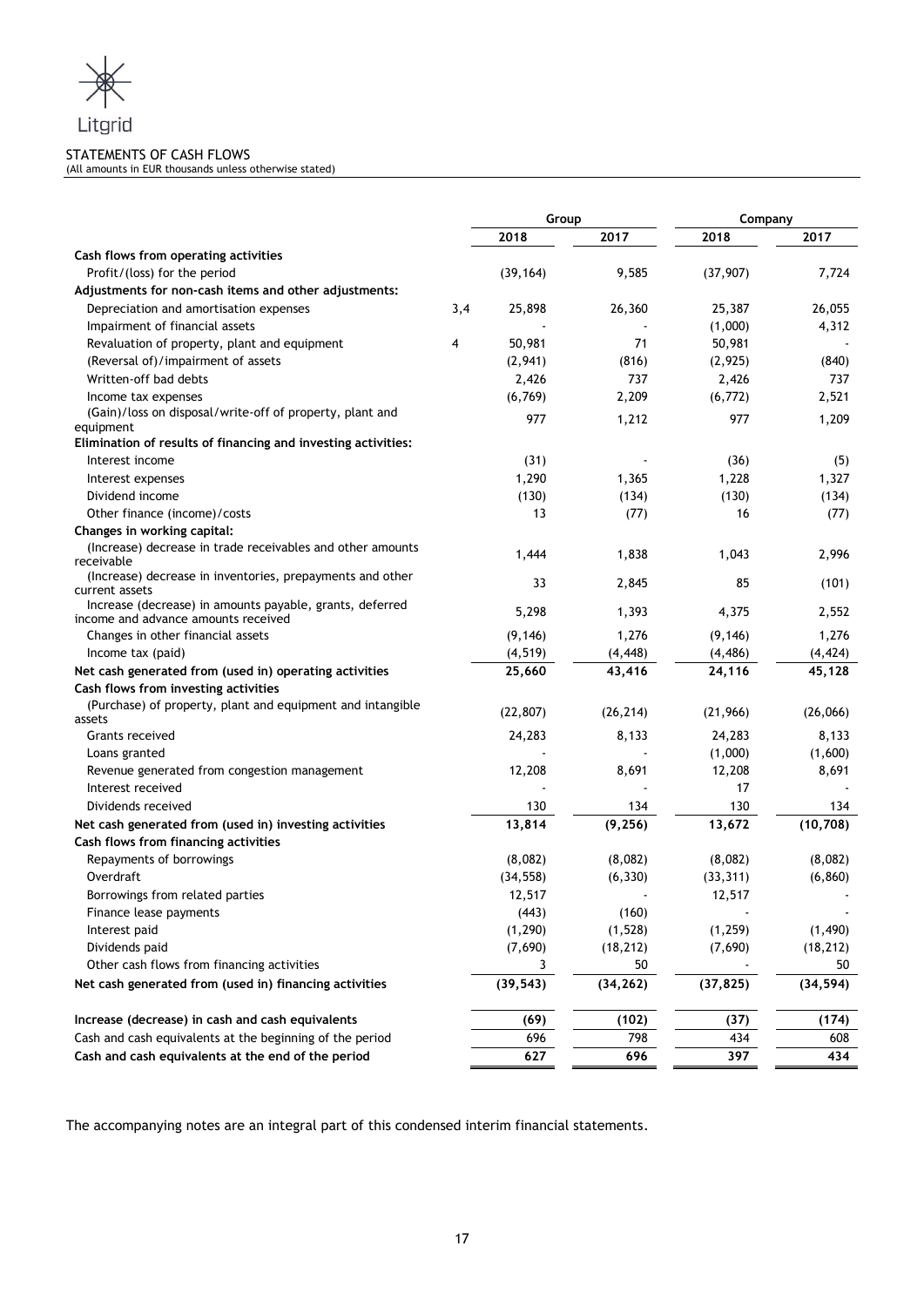

# **1. General information**

Litgrid AB (hereinafter "the Company") is a public limited liability company registered in the Republic of Lithuania. The address of its registered office is: A. Juozapavičiaus g. 13, LT-09311, Vilnius, Lithuania. The Company was established as a result of the unbundling of Lietuvos Energija AB operations and was registered with the Register of Legal Entities on 16 November 2010, entity's code is 302564383.

Litgrid is an operator of electricity transmission system, operating electricity transmissions in the territory of Lithuania and ensuring the stability of operation of the whole electric power system. In addition, the Company is also responsible for the integration of the Lithuanian power system into the European electricity infrastructure and common electricity market.

On 27 August 2013, the National Commission for Energy Control and Prices (hereinafter - "NCC") issued in respect of the Company an open – ended License for the engagement in activity of Transmission electric power.

The principal objectives of the Company's activities include ensuring the stability and reliability of the electric power system in the territory of Lithuania within its areas of competence, creation of objective and non-discriminatory conditions for the use of the transmission networks, management, use and disposal of electricity transmission system assets and its appurtenances.

As at 31 December 2018 the share capital of the Company amounted to EUR 146,256,100.20. It was divided into 504,331,380 ordinary registered shares with the nominal value of EUR 0.29 each. All the shares of the Company were fully paid. The Company has not acquired any own shares.

As at 31 December 2018 and 31 December 2017, the Company's shareholders structure was as follows:

| Company's shareholders | Number of shares<br>held | Number of shares<br>held $(\%)$ |
|------------------------|--------------------------|---------------------------------|
| UAB EPSO-G             | 491,736,153              | 97.5                            |
| Other shareholders     | 12,595,227               | 2.5                             |
| Total:                 | 504,331,380              | 100                             |

The ultimate controlling shareholder of EPSO-G UAB (company code 302826889, address A. Juozapavičiaus g. 13, Vilnius, Lithuania) is the Ministry of Energy of the Republic of Lithuania.

As from 22 December 2010, the shares of the Company are listed on the additional trading list of NASDAQ OMX Vilnius Stock Exchange, issue ISIN code LT0000128415.

As at 31 December 2018 and 31 December 2017 the Group included Litgrid, its directly controlled subsidiaries, associates and joint ventures, listed below:

| Company                           | Address of the company's<br>registered office         | Shareholding as<br>at 31 December<br>2018 | Shareholding as<br>at 31 December<br>2017 | <b>Profile of activities</b>                                                                                                                                                                                                                                                    |
|-----------------------------------|-------------------------------------------------------|-------------------------------------------|-------------------------------------------|---------------------------------------------------------------------------------------------------------------------------------------------------------------------------------------------------------------------------------------------------------------------------------|
| Tetas UAB                         | Senamiesčio g. 102B,<br>Panevėžys, Lithuania          | 100%                                      | 100%                                      | Transformer substation and distribution station,<br>power lines design, reconstruction, repair and<br>maintenance services<br>Management and operation of High Voltage                                                                                                          |
| Litgrid Power Link<br>Service UAB | A. Juozapavičiaus g. 13,<br>Vilnius, Lithuania        | 100%                                      | 100%                                      | Direct Current interconnection facilities. By<br>decision of ultimate shareholder, from 1 st<br>August 2018 Company's activity is suspended,<br>starting this date Litgrid will<br>organise<br>mentioned<br>activity<br>maintenance<br>0f<br>interconnection facilities itself. |
| Centras UAB                       | Duomenų Logistikos Žvejų g. 14, Vilnius,<br>Lithuania | 20%                                       | 20%                                       | <b>IT</b> services                                                                                                                                                                                                                                                              |
| LitPol Link Sp.z.o.o              | Wojciecha Gorskiego 900-<br>033 Warsaw, Poland        | 50%                                       | 50%                                       | Implementation and co-ordination of joint<br>assignments in relation to operation of current<br>Lithuania-Poland,<br>interconnection<br>planned<br>development of the network and other fields of<br>co-operation.                                                              |

On 13 June 2018 the Company's Board adopted decision to terminate share sale – purchase agreement of 20,36 percent package of UAB Duomenų Logistikos Centras shares, signed with "Telia Lietuva" and to restore UAB "Duomenų logistikos centras" sale process. Due to Company's active steps on purpose to sell shares of associated entity, Company's investment in this entity was accounted in the item Other financial assets of Statement of financial position.

As at 31 December 2018, the Group had 638 employees (31 December 2017: 633), and the Company had 267 employees (31 December 2017: 233).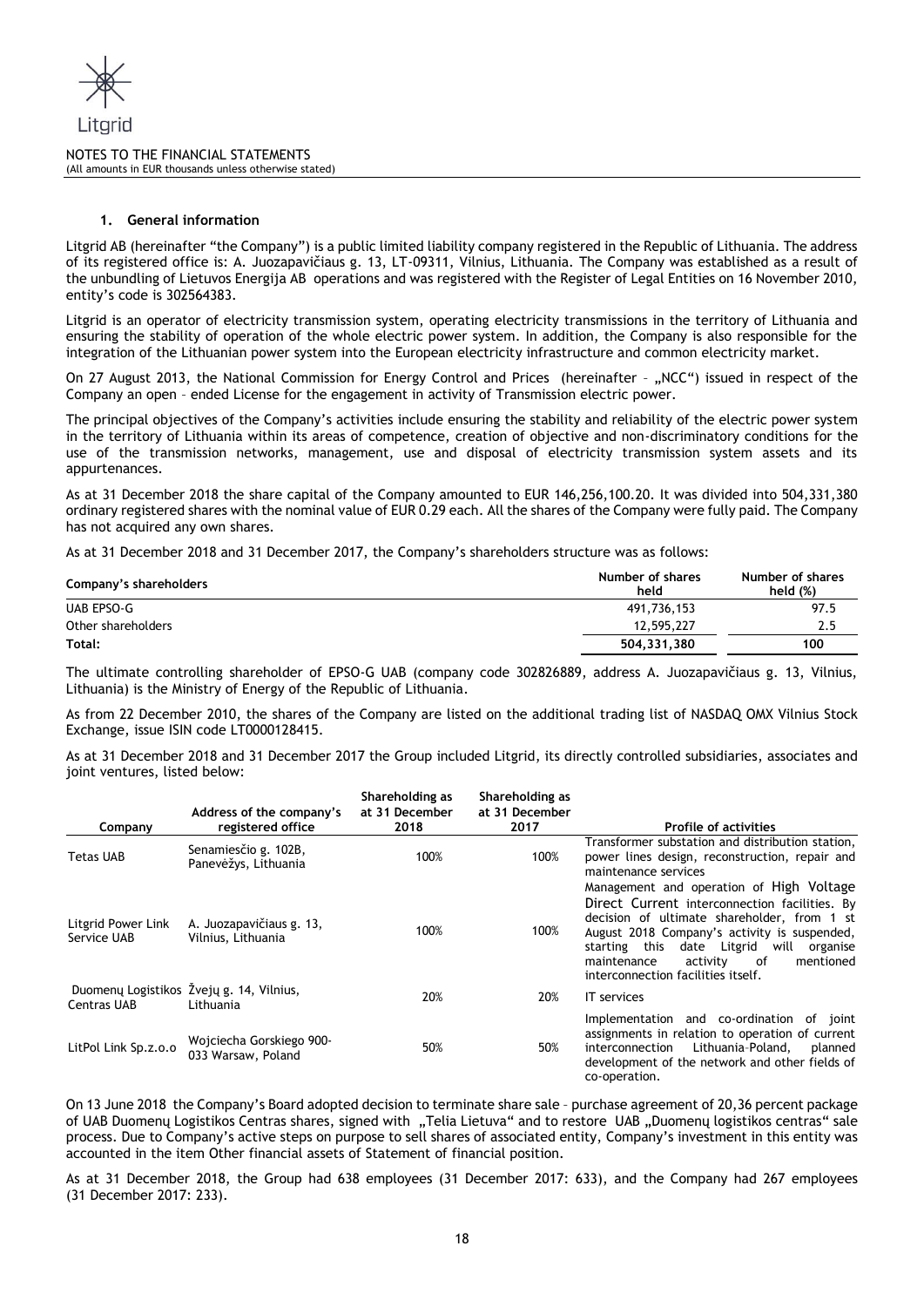

# **2. Summary of principal accounting policies**

These condensed interim Consolidated and the Company's financial statements, for the period ended 31 December 2018 are prepared in accordance with the International Financial Accounting Standards, as adopted by the European Union and applicable to interim financial statements (IAS 34 "Interim Financial Reporting"). When preparing these financial statements the Company and the Group first time adopted the requirements of IFRS 15 Revenue from contracts with customers and of IFRS 9 Financial instruments. In other respects, the same accounting principles have been followed as in the preparation of financial statements for 2017.

The presentation currency is euro. These financial statements are presented in thousands of euro, unless otherwise stated.

In order to better understand the data presented in this condensed interim financial statements, this financial statements should be read in conjunction with the audited Consolidated and the Company's financial statements for the year 2017, prepared according to International Financial Reporting Standards as adopted by the European Union.

These financial statements have been prepared on a historical cost basis, except for property, plant and equipment which is recorded at revalued amount, less accumulated depreciation and estimated impairment loss, and available-for-sale financial assets which are carried at fair value.

The financial year of the Company and other Group companies coincides with the calendar year.

These financial statements for the period ended 31 December 2018 are not audited. Financial statements for the year ended 31 December 2017 are audited by the external auditor UAB PricewaterhouseCoopers.

#### *Adoption of new standards effective after 1 January 2018*

On 1 January 2018, the Company and the Group first time adopted IFRS 15 *Revenue from contracts with customers* and its amendments, so they had no impact on these financial statements. The Company and the Group does not have any long-term contracts with multiple-element modifications, sale incentives or material contracting costs. The main sale contracts are signed for the term of one year and coincide with the reporting period. All subsequent value adjustments for previous periods are not made.

The adoption of IFRS 15 not affected recognition of revenue from the services of the connection of electricity producers to the electricity transmission network or relocation (reconstruction) of electricity equipment. The producer's connection and relocation of electricity equipment works are separated from other services, provided by the Company and the Group and the adoption of IFRS 15 didn't affected the recognition of connection services.

On 1 January 2018, the Company and the Group first time adopted IFRS 9 *Financial instruments: Classification and measurement*. The first-time adoption of the standard had no impact on these financial statements, since historically the impairment loss of amounts receivable has been insignificant, and its cash and cash equivalents and other current financial assets are held with credit institutions with high credit rating. The adoption of Standard have no impact on the classification of financial assets and financial liabilities: loans and amounts receivable continue to be classified as measured at amortised cost, financial assets at fair value through profit or loss continue to be measured using the same method; following to requirements of standard there are changes in classification of financial liabilities reported through profit or loss but the Company and the Group has no such financial liabilities.

# *New standards, effective on or after 1 January 2019, yet not applied in preparing these financial statements*

IFRS 16, Leases (effective for annual periods beginning on or after 1 January 2019). The new standard sets out the principles for the recognition, measurement, presentation and disclosure of leases. All leases result in the lessee obtaining the right to use an asset at the start of the lease and, if lease payments are made over time, also obtaining financing. Accordingly, IFRS 16 eliminates the classification of leases as either operating leases or finance leases as is required by IAS 17 and, instead, introduces a single lessee accounting model. Lessees will be required to recognise: (a) assets and liabilities for all leases with a term of more than 12 months, unless the underlying asset is of low value; and (b) depreciation of lease assets separately from interest on lease liabilities in the income statement. IFRS 16 substantially carries forward the lessor accounting requirements in IAS 17. Accordingly, a lessor continues to classify its leases as operating leases or finance leases, and to account for those two types of leases differently. The Company and the Group will apply IFRS 16 starting from 1 January 2019. The Company will capitalise the assets and obligations under non-cancellable operating lease contracts in the statement of financial position. At the reporting date, the Company had non-cancellable operating lease agreements of vehicles and real - estate objects, with the rest value of EUR 0.7 million over 4 years period. The Company's management is assessing the impact of IFRS 16 on its financial statements, including adoption of standard to Company's payments to municipalities for use of government land, which hosts certain equipment of the Company. The Company is currently evaluating wheather these agreements are in scope of IFRS 16 or wheather they are effectively a form of land tax.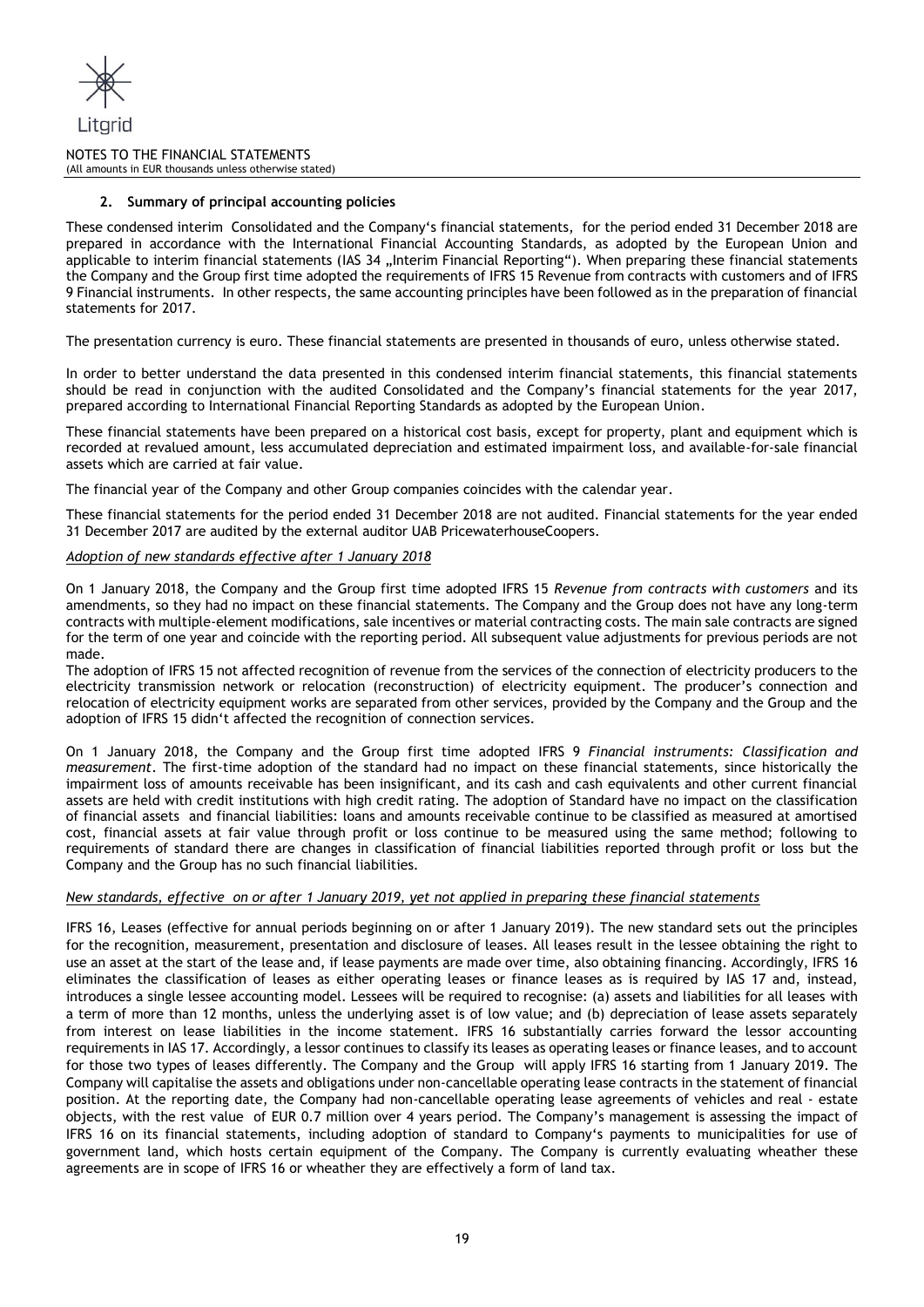There were no other new standards, amendments and interpretations that were mandatory for the Company with effect from 2018, and that would have a material impact on the Company's financial information.

# **3. Intangible assets**

|                                     | Group   | Company |  |
|-------------------------------------|---------|---------|--|
| Net book amount at 31 December 2016 | 1,491   | 1,486   |  |
| Additions                           | 2,146   | 2,146   |  |
| Transfer from PP&E                  | 768     | 768     |  |
| Amortization charge                 | (755)   | (753)   |  |
| Net book amount at 31 December 2017 | 3,650   | 3,647   |  |
| Net book amount at 31 December 2017 | 3,650   | 3,647   |  |
| Additions                           | 4,090   | 4,026   |  |
| Transfer to PP&E                    | (93)    | (93)    |  |
| Amortization charge                 | (1,054) | (1,051) |  |
| Net book amount at 31 December 2018 | 6,593   | 6,529   |  |

In the line of intangible assets additions was accounted the Goodwill with value of EUR 60 thousand, recognised by subsidiary UAB "Tetas" during acquisition transaction of part of business (activity) - laboratory activity. Laboratory activity – certified services for verification of power lines, electric facilities, machinery and equipment, acquired from UAB "Energetikos paslaugų ir rangos organizacija". Laboratory activity was acquired together with related assets, employees, liabilities, rights and duties. The Goodwill was recognised as surplus of purchase price comparing to net assets value. The Group plans to benefit from acquired laboratory activity in long term period in provision of specific services to outside clients and in reduction costs for currently provided services of the Group.

The Company and the Group in the intangible assets group 'Statutory servitudes' accounted the Company's rights to use the land plots owned by third persons in which electric networks were established. As from 31 July 2018, the methodology for the calculation of compensations came into force. The methodology sets forth the conditions for the payment of compensations. The Company calculated and recognised EUR 2 300 thousand of intangible assets and provisions, as possible amount of compensations based on available information on servitudes used. The amount of compensations was recognised by discounted value using a discount rate of 2.24%.

The useful lives of intangible assets are indefinite, therefore, these assets are not subject to amortisation. The Company and the Goup tests the intangible assets of statutory servitudes for potential impairment, by comparing their recoverable value with the carrying value at least once per year or when there are signs of impairment.

# **4. Property, plant and equipment**

|                                            | Group     | Company   |  |
|--------------------------------------------|-----------|-----------|--|
| Net book amount at 31 December 2016        | 399,160   | 398,269   |  |
| Additions                                  | 26,609    | 25,162    |  |
| Prepayments for property, plant, equipment | (450)     | (450)     |  |
| Revaluation                                | 357       |           |  |
| Write-offs                                 | (1, 266)  | (1, 263)  |  |
| Transfer to inventories                    | (43)      | (43)      |  |
| Transfer to assets held for sale           | (14)      |           |  |
| Transfer to intangible assets              | (768)     | (768)     |  |
| Set-off of grants with non-current assets  | (19, 577) | (19, 577) |  |
| Depreciation charge                        | (25, 605) | (25, 302) |  |
| Net book amount at 31 December 2017        | 378,403   | 376,028   |  |
| Net book amount at 31 December 2017        | 378,403   | 376,028   |  |
| Additions                                  | 18,379    | 17,552    |  |
| Prepayments for property, plant, equipment | 2,020     | 2,020     |  |
| Revaluation                                | (56, 270) | (56, 270) |  |
| Write-offs                                 | (1,045)   | (1,045)   |  |
| Transfer to inventories                    | (131)     | (131)     |  |
| Transfer from intangible assets            | 93        | 93        |  |
| Set-off of grants with non-current assets  | (7,054)   | (7,054)   |  |
| Depreciation charge                        | (24, 844) | (24, 336) |  |
| Net book amount at 31 December 2018        | 309,551   | 306,857   |  |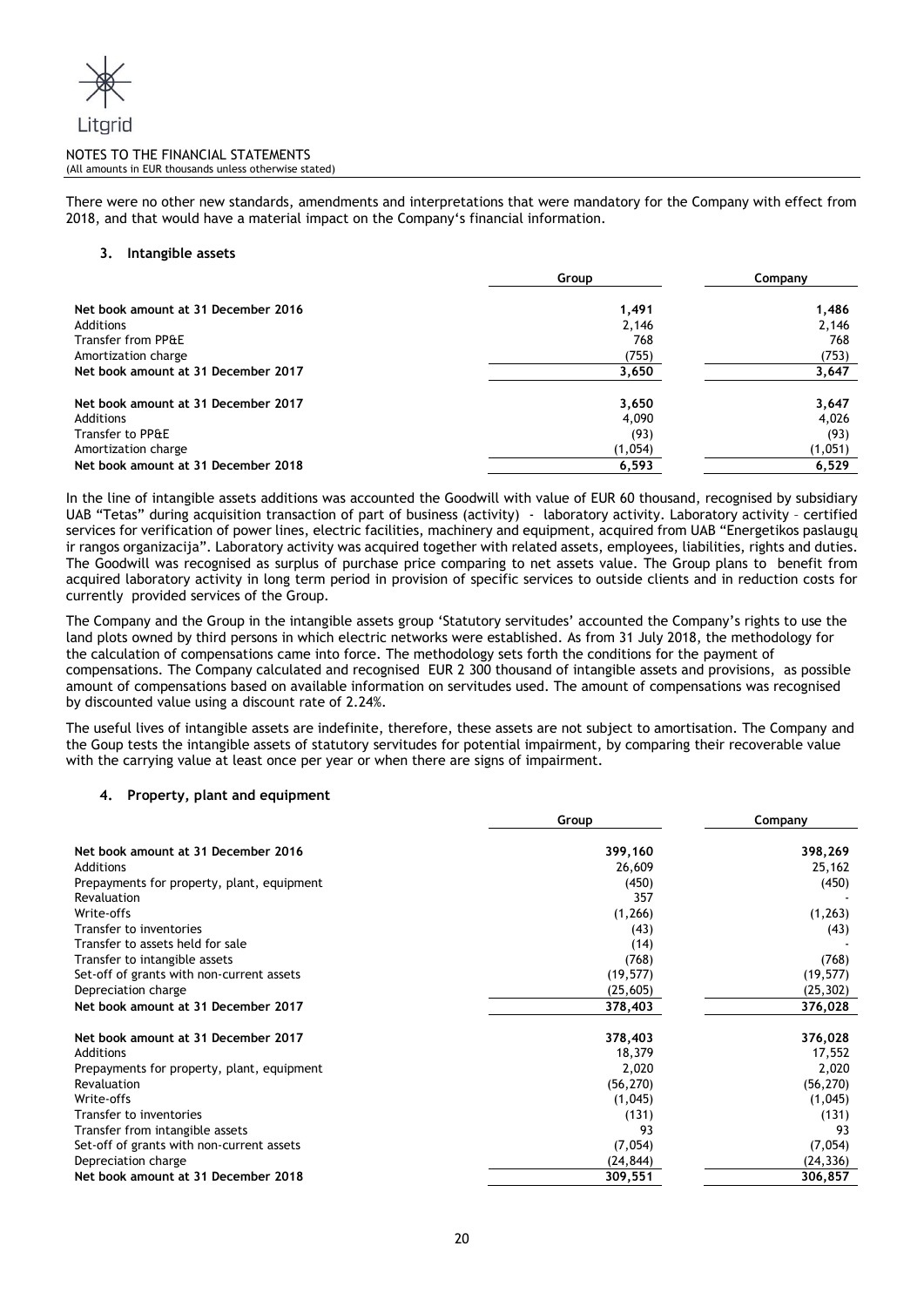

The National Control Commission for Prices and Energy (hereinafter referred to as NCC) on 2nd October 2018 by Decree No. O3-E-300 "Recalculating of LITGRID AB transmission service price cap for 2019" adopted a decision on the Company's return on investment exceeding the set amount in 2016–2017, by which the Company's actual capital costs in 2016-2017 were assessed using historical cost method and did not apply the long run average incremental costs (LRAIC) model approved by the Commission for the valuation of the capital costs of optimised assets using current costs method. The Company, taking into account the decision of the Commission and having forecasted that for the years 2018-2020 the Commission will apply the same method of capital costs evaluation that it applied in 2016-2017 and the possible change in the LRAIC model application since the start of the new regulatory period in 2021, assessed the impact of these assumptions on the Company's future cash flows and performed a valuation of long-term tangible assets at the end of 2018 using a discounted cash flow calculation method with a 4.02% discount rate. As a result of the asset valuation, EUR 56 270 thousand impairment was accounted, of that number EUR 4 496 thousand as decrease of revaluation reserve. The impact of the valuation on the decrease in equity in the income statement was EUR 43 334 thousand.

Property, plant, and equipment value are carried at the asset acquisition cost less grants received or receivable. Grants include the EU structural funds, the funds of connecting new consumers (producers) to electricity transmission network (applicable for fees received until 1 July 2009), the PSO funds and congestion revenue funds. If the value of the Property, plant, and equipment was not reduced by the grants, the book value of these assets as of 31 December 2018 would be higher by EUR 296,763 thousand. Information about the Property, plant, and equipment the value of which has been reduced by the grants received/receivable is presented below:

| Net book amount at 31 December 2017 | 297.649 |
|-------------------------------------|---------|
| Additions                           | 7.054   |
| Depreciation charge                 | (7.929) |
| Write-offs                          | (11)    |
| Net book amount at 31 December 2018 | 296.763 |

# **5. Investments in subsidiaries**

As at 31 December 2018 and 31 December 2017 the Company's investments comprised as following:

| <b>Subsidiaries</b>            | Investment cost | Impairment | Carrying amount | Ownership<br>interest, % |
|--------------------------------|-----------------|------------|-----------------|--------------------------|
| At 31 December 2018            |                 |            |                 |                          |
| <b>TETAS UAB</b>               | 4,754           | (3,754)    | 1,000           | 100                      |
| Litgrid Power Link Service UAB | 174             |            | 174             | 100                      |
| Total                          | 4,928           | (3,754)    | 1,174           |                          |
| At 31 December 2017            |                 |            |                 |                          |
| <b>TETAS UAB</b>               | 4.754           | (4,754)    |                 | 100                      |
| Litgrid Power Link Service UAB | 174             |            | 174             | 100                      |
| Total                          | 4,928           | (4, 754)   | 174             |                          |

Due to reached possitive EBITDA ratio in the year 2018 and due to forecasted effective results in future periods, the recoverable amount of investment in 100% shares of TETAS UAB was calculated as at 31 December 2018 and impairment of EUR 1 000 thousand was reversed. The recoverable amount was determined using the discounted cash flow technique, based on forecast financial result for future periods and post-tax discount rate (WACC) of 11%.

# **6. Loans granted**

On 31 December 2017 the amount of granted loans to UAB TETAS concluded EUR 1,202,523. Annual interest rate was 2.09% and loan repayment date is 25 October 2020.

On 25 June 2018, Litgrid AB and TETAS UAB entered into a loan agreement. Based on the agreement, Litgrid AB granted a loan of EUR 1 million to TETAS UAB for the purpose of balancing the cash flows. Annual interest rate is 2.2% and loan repayment date is 25 June 2021.

On 31 December 2018 the amount of granted loans to UAB TETAS concluded EUR 2,202,523.

# **7. Available-for-sale financial assets**

The Group's and the Company's financial assets classified as available for sale comprised the shares of Nord Pool Holding AS (after reorganization)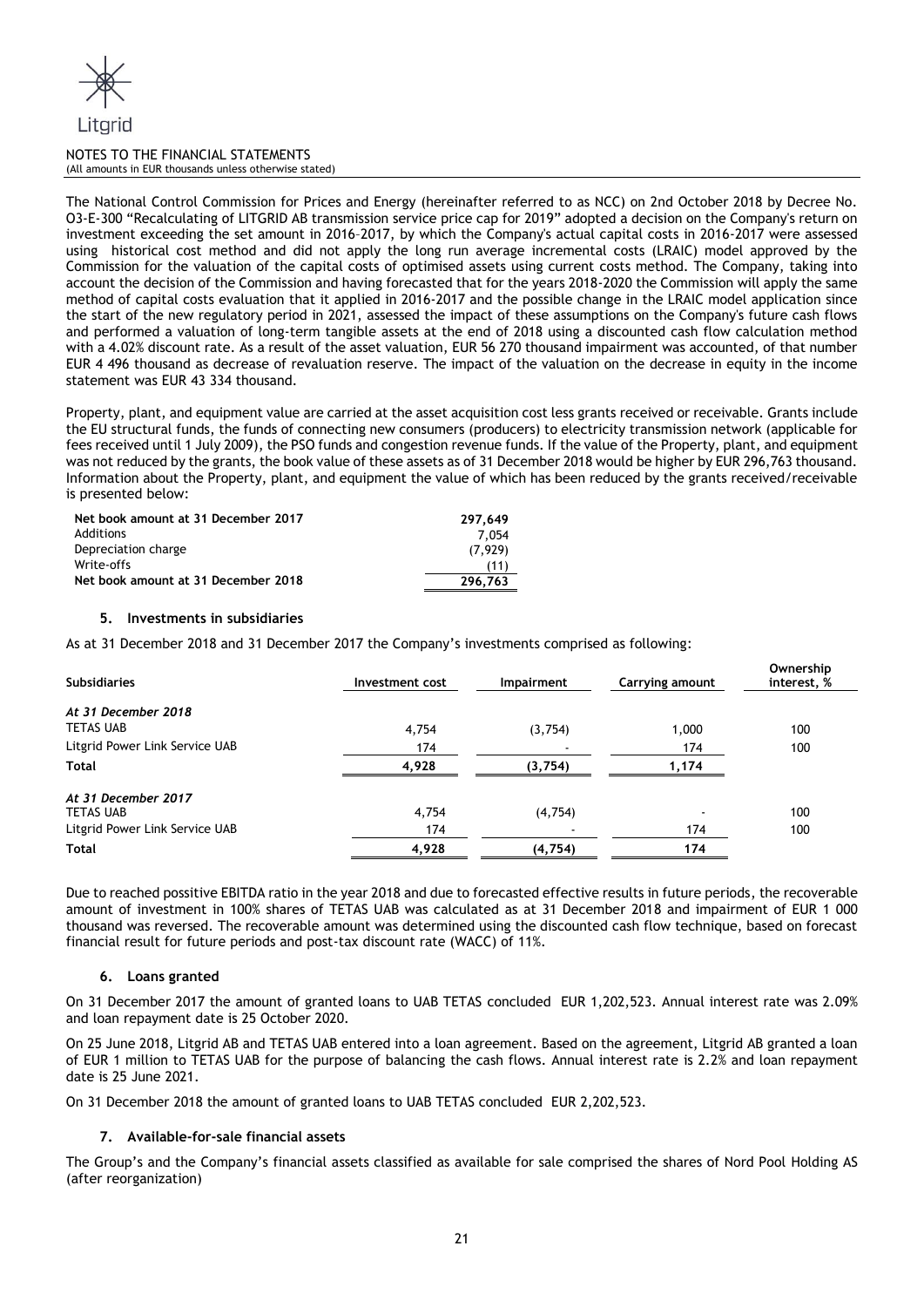

On 19 April 2018 the shareholders of Nord Pool AS – North and Baltic transmission system operators (TSO) decided to reorganize the entity by separating market coupling operator's (MCO) and power exchange operator's (PEO) functions and establishing legal structure of group companies. From 19 April 2018 "Litgrid" owns 2 percent of ownership rights (306 shares) in holding company - Nord Pool Holding AS, which ultimately holds subsidiaries: Nord Pool AS (PEO activity) and Market Coupling Operator AS (MCO activity). As ..Litgrid" has retained substantially all the risks and rewards of ownership in financial assets before and after reorganization process, therefore in Financial Statements were not registered derecognition and acquisition transactions of financial assets.

# **8. Other financial assets**

|                                                                                    | Group      |            | Company    |            |  |
|------------------------------------------------------------------------------------|------------|------------|------------|------------|--|
|                                                                                    | 31-12-2018 | 31-12-2017 | 31-12-2018 | 31-12-2017 |  |
| Funds deposited for guarantees and deposits                                        | 1.769      | 1,877      | 1,769      | 1,877      |  |
| Fund received for congestion management                                            | 15.361     | 6.107      | 15,361     | 6,107      |  |
| Financial assets held for sale (The shares of<br>UAB "Duomenų logistikos centras") | 752        | 752        | 752        | 752        |  |
| <b>Total</b>                                                                       | 17,882     | 8,736      | 17,882     | 8,736      |  |

# **9. Borrowings**

Borrowings of the Group/Company were as follows:

|                                           | Group      |            | Company    |            |
|-------------------------------------------|------------|------------|------------|------------|
|                                           | 31-12-2018 | 31-12-2017 | 31-12-2018 | 31-12-2017 |
| Non-current borrowings                    |            |            |            |            |
| Borrowings from banks                     | 94.128     | 108,353    | 94.128     | 108,353    |
| <b>Current borrowings</b>                 |            |            |            |            |
| Current portion of non-current borrowings | 14.225     | 8,082      | 14.225     | 8,082      |
| Borrowings from related parties           | 12,517     |            | 12,517     |            |
| Overdraft                                 | 98         | 34,656     |            | 33,311     |
| <b>Total borrowings</b>                   | 120.968    | 151.091    | 120,870    | 149,746    |

Maturity of non-current borrowings:

|                       | Group      |            | Companv    |            |  |
|-----------------------|------------|------------|------------|------------|--|
|                       | 31-12-2018 | 31-12-2017 | 31-12-2018 | 31-12-2017 |  |
| Between 1 and 2 years | 14.225     | 14,225     | 14,225     | 14,225     |  |
| From 2 to 5 years     | 42,676     | 42,676     | 42,676     | 42,676     |  |
| After 5 years         | 37,227     | 51,452     | 37,227     | 51,452     |  |
| Total                 | 94,128     | 108,353    | 94,128     | 108,353    |  |

On 27 September 2018 the Company entered into a cash pool agreement with the shareholder UAB EPSO-G. The Agreement sets forth the maximum borrowing limit for UAB EPSO-G – up to EUR 23 000 000 and the lending limit for LITGRID AB – up to EUR 20 000 000. As at 31 December 2018 the outstanding balance of borrowing is equal to EUR 12,517 thousand.

As at 31 December 2018, the weighted average interest rate on the Group's and the Company's borrowings was 0.95% (31 December 2017: 0.87%).

As at 31 December 2018, the Group's unwithdrawn balance of loans and overdrafts amounted to EUR 11,785 thousand (31 December 2017: EUR 10,944 thousand), the Company's unwithdrawn balance of loans – EUR 10,483 thousand (31 December 2017: EUR 9,689 thousand).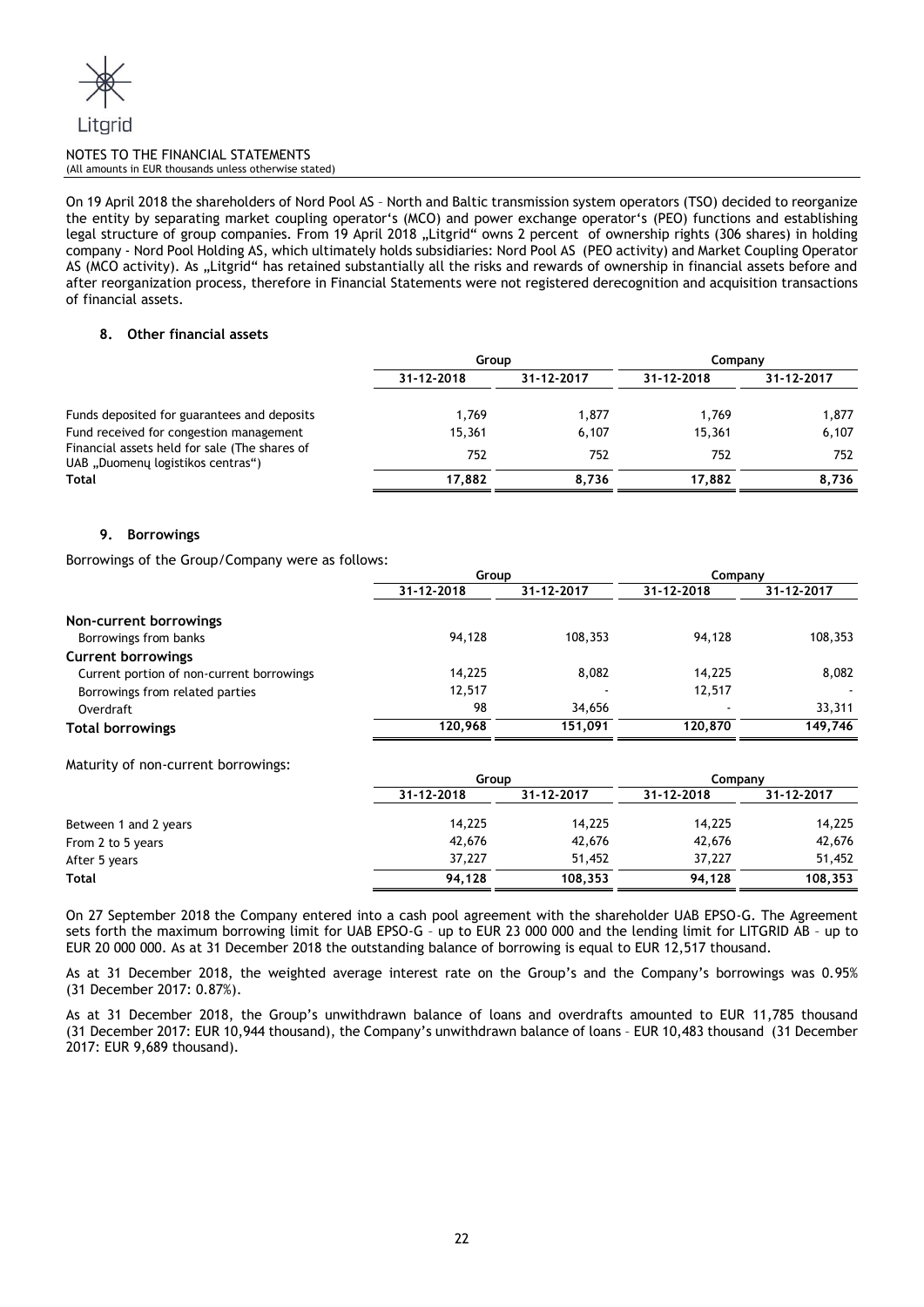

# **10. Finance lease liabilities**

The Group's future minimum finance lease payments were as follows:

|                                                 | 31-12-2018                |                                                                            | 31-12-2017 |                                                      |  |
|-------------------------------------------------|---------------------------|----------------------------------------------------------------------------|------------|------------------------------------------------------|--|
| Group                                           | Minimum lease<br>payments | Present value of<br>Minimum lease<br>minimum lease<br>payments<br>payments |            | <b>Present value of</b><br>minimum lease<br>payments |  |
| Finance lease payments:                         |                           |                                                                            |            |                                                      |  |
| Not later than 1 year                           | 234                       | 221                                                                        | 462        | 443                                                  |  |
| Later than 1 year and not later than 5 years    | 615                       | 599                                                                        | 849        | 820                                                  |  |
| Minimum finance lease payments                  | 849                       | 820                                                                        | 1,311      | 1,263                                                |  |
| Less: future finance charges                    | 29)                       |                                                                            | (48)       |                                                      |  |
| Present value of minimum finance lease payments | 820                       | 820                                                                        | 1.263      | 1,263                                                |  |

The fair value of the finance lease liabilities approximated their carrying amount.

# **11. Segment information**

The Group has distinguished the following 5 segments:

- electricity transmission;
- trade in balancing/regulating electricity;
- provision of system (capacity reserve) services;
- provision of services under PSO (public service obligation) scheme;
- repair and maintenance activities.

The Company's segments coincide with the electricity transmission, trade in balancing/regulating electricity, provision of system (capacity reserve) services and provision of services under PSO (public service obligation) scheme segments distinguished within the Group. Segments of the Group and the Company are not aggregated.

The electricity transmission segment is engaged in transmitting electricity over high voltage (330-110 kV) networks from producers to users or suppliers not in excess of the limit established in the contract. The main objective of these activities is to ensure a reliable, effective, high quality, transparent and safe electricity transmission to distributions networks, large network users from power stations and neighbouring energy systems.

Trade in balancing/regulating electricity is a service ensuring the balancing of electricity generation/import and demand/export levels.

Provision of system (capacity reserve) services. In order to ensure a reliable work of the system, the Company purchases from electricity producers the service of ensuring capacity reserve for power generation facilities, reaction power and voltage control, breakdown and disorder prevention and its liquidation and provides capacity reserve services to users. The capacity reserve is required in case of unexpected fall in electricity generation volumes or increase in electricity consumption.

The Company's/Group's services provided under PSO scheme comprise as follows:

- development and implementation of strategic projects for the improvement of energy security, installing interconnections between the electricity transmission systems abroad and (or) connecting the electricity transmission systems in the Republic of Lithuania with the electricity transmission systems in foreign countries (interconnections Lithuania-Sweden and Lithuania-Poland, connection of the Lithuanian electric energy system to continental Europe networks);
- connection of power generation facilities that use the renewable energy resources to transmission networks; optimisation, development and/or reconstruction of transmission networks ensuring the development of power generation that uses the renewable energy resources;
- balancing of electricity generated using the renewable energy resources.

Repair and maintenance services are carried out by the Company's subsidiaries TETAS UAB and Litgrid Power Link Service UAB (By decision of ultimate shareholder, from 1 st August 2018 Company's activity is suspended). The core line of business of Tetas UAB is provision of medium-voltage transformer substation and distribution station reconstruction, repair and maintenance services. The purpose of Litgrid Power Link Service UAB is a centre of competence of high qualification and specific engineering fields, and operation and management of HVDC (High Voltage Direct Current) links.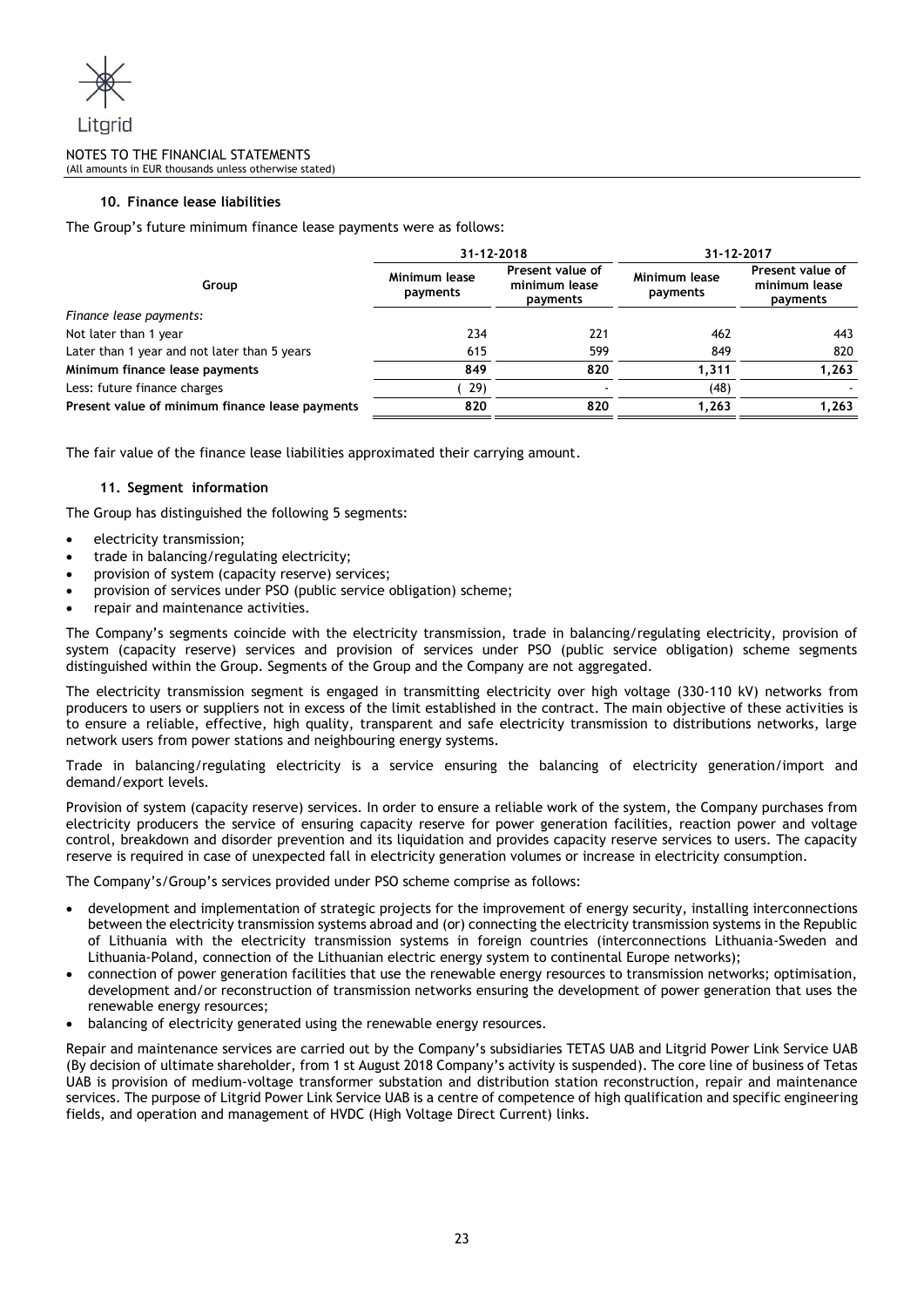

# The Group's information on segments for the period ended 31 December 2018 is presented in the table below:

|                                                                       | Operating segments |                                   |                 |                       |                           |           |  |
|-----------------------------------------------------------------------|--------------------|-----------------------------------|-----------------|-----------------------|---------------------------|-----------|--|
|                                                                       | Provision of       |                                   |                 |                       |                           |           |  |
| 2018                                                                  | Electricity        | Trade in balancing/<br>regulating | Provision of    | services<br>under PSO | Repair and<br>maintenance |           |  |
|                                                                       | transmission       | electricity                       | system services | scheme                | activities                | Total     |  |
|                                                                       |                    |                                   |                 |                       |                           |           |  |
| Revenue                                                               | 79,036             | 26,441                            | 59,058          | 7,414                 | 21,881                    | 193,830   |  |
| Inter-segment revenue                                                 |                    |                                   |                 |                       | (3, 210)                  | (3, 210)  |  |
| Revenue after elimination of intercompany revenue<br>within the Group | 79,036             | 26,441                            | 59,058          | 7,414                 | 18,671                    | 190,620   |  |
| Operating profit/(loss)                                               | (43, 569)          | 116                               | (1, 148)        |                       | (190)                     | (44, 791) |  |
| Finance income/(cost), net*                                           | x                  | x                                 | $\mathbf{x}$    | x                     | x                         | (1, 142)  |  |
| Profit/(loss) before income tax                                       | x                  | x                                 | x               | x                     | x                         | (45, 933) |  |
| Income tax*                                                           | x                  | x                                 | x               | x                     | x                         | 6,769     |  |
| Profit/(loss) for the period                                          | x                  | x                                 | x               | x                     | x                         | (39, 164) |  |
| Depreciation and amortisation expenses                                | 25,126             | 65                                | 196             |                       | 511                       | 25,898    |  |
| Write-offs of property, plant and equipment                           | 974                |                                   |                 |                       | 3                         | 977       |  |

\* Income tax and finance income and costs are not allocated between the Company's operating segments and are attributed to electricity transmission operations.

The Group's information on segments for the period ended 31 December 2017 is presented in the table below:

|                                                   | Operating segments |                     |                 |           |             |          |  |  |  |
|---------------------------------------------------|--------------------|---------------------|-----------------|-----------|-------------|----------|--|--|--|
|                                                   | Provision of       |                     |                 |           |             |          |  |  |  |
| 2017                                              |                    | Trade in balancing/ |                 | services  | Repair and  |          |  |  |  |
|                                                   | Electricity        | regulating          | Provision of    | under PSO | maintenance |          |  |  |  |
|                                                   | transmission       | electricity         | system services | scheme    | activities  | Total    |  |  |  |
|                                                   |                    |                     |                 |           |             |          |  |  |  |
| Revenue                                           | 75,561             | 17,779              | 42,530          | 8,487     | 20,172      | 164,529  |  |  |  |
| Inter-segment revenue                             |                    |                     |                 |           | (4, 341)    | (4, 341) |  |  |  |
| Revenue after elimination of intercompany revenue | 75,561             | 17,779              | 42,530          | 8,487     | 15,831      | 160,188  |  |  |  |
| within the Group                                  |                    |                     |                 |           |             |          |  |  |  |
| Operating profit/(loss)                           | 9,159              | 4,769               | 1,741           | (1)       | (2,720)     | 12,948   |  |  |  |
| Finance income/(cost), net*                       | x                  | x                   | x               | x         | x           | (1, 154) |  |  |  |
| Profit/(loss) before income tax                   | x                  | x                   | x               | x         | x           | 11,794   |  |  |  |
| Income tax*                                       | X                  | x                   | x               | x         | x           | (2, 209) |  |  |  |
| Profit/(loss) for the period                      | x                  | x                   | x               | x         | x           | 9,585    |  |  |  |
| Depreciation and amortisation expenses            | 25,797             | 64                  | 193             | ٠         | 306         | 26,360   |  |  |  |
| Write-offs of property, plant and equipment       | 1,209              |                     |                 | ٠         | 3           | 1,212    |  |  |  |

\* Income tax and finance income and costs are not allocated between the Company's operating segments and are attributed to electricity transmission operations.

The Group operates in Lithuania and its revenue generated from customers in Lithuania accounts for 93% of total revenue.

# **12. Income tax**

Income tax expenses for the period comprise current and deferred tax.

Profit for 2018 is taxable at a rate of 15 percent in accordance with Lithuanian regulatory legislation on taxation (2017: 15 percent).

On 13 July 2018, the board of the Company approved decision to conclude agreements between the parent company, UAB EPSO-G and LITGRID AB for the transfer of tax losses for remuneration. The terms of the agreements provide for the paying by LITGRID AB to UAB EPSO-G of 15 percent from the total amount of tax loss taken over, i.e. EUR 680,000.00 for the year 2014 and EUR 680,000.00 for the year 2015. These transactions were performed following to provisions of the Law on Income Tax.

# **13. Related-party transactions**

The Company's/Group's related parties in 2018 and 2017 were as follows:

- EPSO-G (the parent company of the Company). 100% of EPSO-G share capital is owned by the Ministry of Energy of the Republic of Lithuania;
- Subsidiaries of the Company;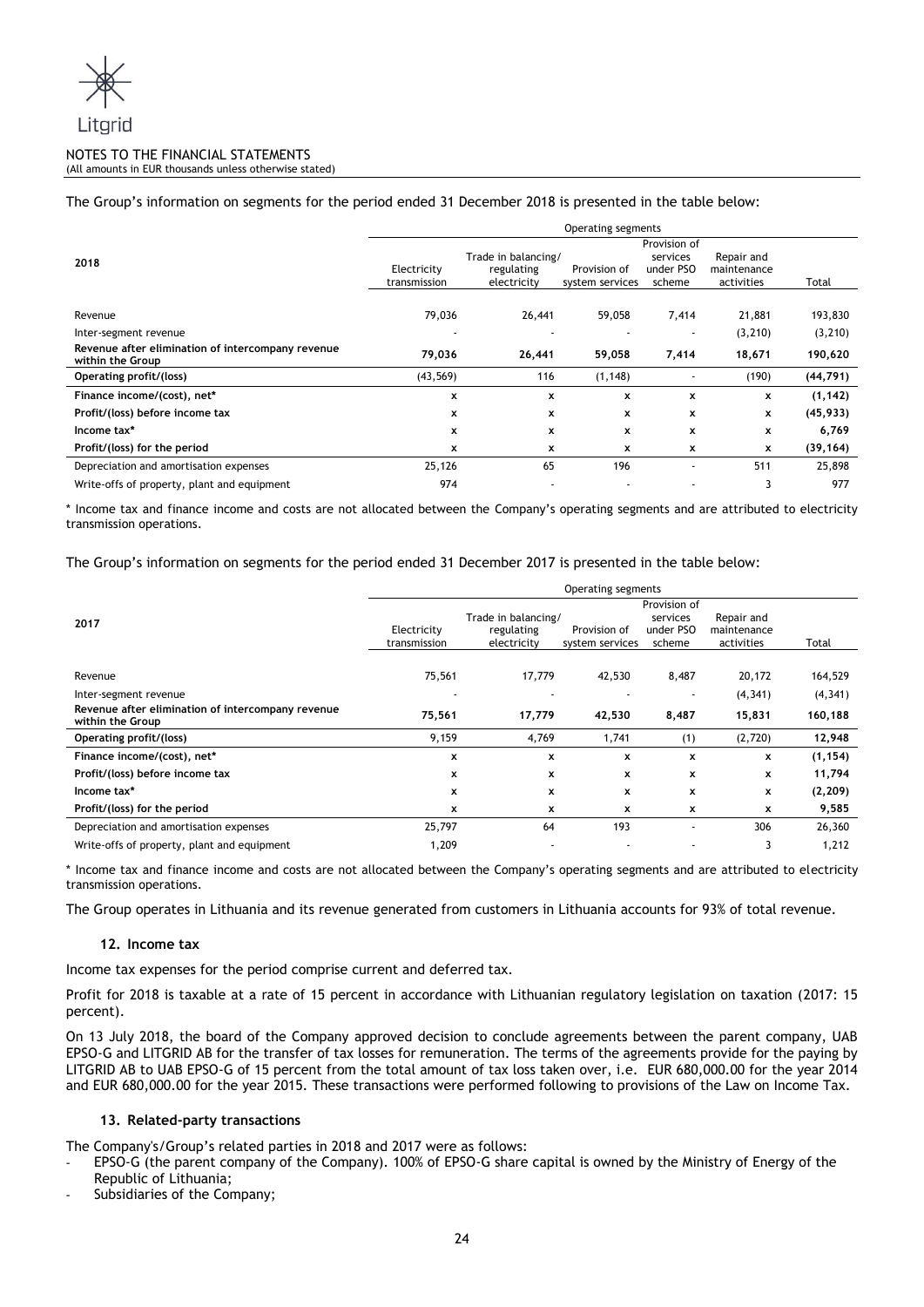

- Associates and joint ventures of the Company;
- Amber Grid AB (common shareholders);
- Baltpool UAB (common shareholders);
- Management.

Transactions with related parties are carried out in accordance with market conditions and the tariffs approved under legislation or in accordance with the requirements of the Law on Public Procurement.

The Group's transactions conducted with related parties in 2018 and balances arising from these transactions as at 31 December 2018 were as follows:

| <b>Related parties</b>                  | Loans<br>granted         | <b>Borrowings</b><br>from<br>related<br>parties | Trade<br>receivables     | Trade<br>payables | <b>Sales</b> | Purchases | Finance<br>income        | Finance<br>costs |
|-----------------------------------------|--------------------------|-------------------------------------------------|--------------------------|-------------------|--------------|-----------|--------------------------|------------------|
| The Group's parent company (EPSO-G UAB) |                          | 12.517                                          | $\overline{\phantom{a}}$ | 415               |              | 155       |                          | 18               |
| EPSO-G UAB group companies              | $\overline{\phantom{0}}$ | $\sim$                                          | 849                      |                   | 7.681        | 116       | <b>.</b>                 |                  |
| Lietuvos energija, UAB group companies  | $\overline{\phantom{0}}$ | $\sim$                                          | 18,805                   | 7.435             | 148.314      | 66,416    |                          | 22               |
| Other state-owned companies             | ۰                        | $\sim$                                          | 178                      | 31                | 1.434        | 228       | $\overline{\phantom{a}}$ |                  |
|                                         |                          | 12.517                                          | 19.832                   | 7.881             | 157.429      | 66.915    |                          | 40               |

The Company's transactions conducted with related parties in 2018 and balances arising from these transactions as at 31 December 2018 were as follows:

| <b>Related parties</b>                  | Loans<br>granted         | <b>Borrowings</b><br>from<br>related<br>parties | Trade<br>receivables | Trade<br>payables        | <b>Sales</b> | Purchases | Finance<br>income | Finance<br>costs |
|-----------------------------------------|--------------------------|-------------------------------------------------|----------------------|--------------------------|--------------|-----------|-------------------|------------------|
| The Group's parent company (EPSO-G UAB) | $\sim$                   | 12,517                                          |                      | 413                      |              | 143       |                   | 18               |
| EPSO-G UAB group companies              | $\overline{a}$           | $\overline{a}$                                  | 849                  | $\overline{\phantom{0}}$ | 7,680        | 116       | <b>.</b>          |                  |
| The Company's subsidiaries              | 2.203                    | $\blacksquare$                                  | 23                   | 411                      | 355          | 2.832     | 36                |                  |
| Lietuvos energija, UAB group companies  | $\sim$                   | $\blacksquare$                                  | 14.700               | 7,032                    | 130.724      | 64,897    |                   |                  |
| Other state-owned companies             | $\overline{\phantom{0}}$ | $\sim$                                          | 146                  | 30                       | 1,430        | 214       |                   |                  |
|                                         | 2.203                    | 12.517                                          | 15.718               | 7.886                    | 140.189      | 68.202    | 36                | 18               |

The Group's transactions conducted with related parties in 2017and balances arising from these transactions as at 31 December 2017 were as follows:

| <b>Related parties</b>                  | Loans<br>granted         | <b>Borrowings</b><br>from<br>related<br>parties | Trade<br>receivables     | Trade<br>payables | <b>Sales</b> | Purchases | Finance<br>income | Finance<br>costs |
|-----------------------------------------|--------------------------|-------------------------------------------------|--------------------------|-------------------|--------------|-----------|-------------------|------------------|
| The Group's parent company (EPSO-G UAB) | $\overline{\phantom{a}}$ | $\sim$                                          | $\overline{\phantom{a}}$ |                   |              | 89        |                   |                  |
| EPSO-G UAB group companies              |                          | ۰                                               | 646                      |                   | 5.274        | 158       | 51                |                  |
| Lietuvos energija, UAB group companies  |                          | $\sim$                                          | 17,003                   | 6,511             | 126,902      | 54,926    |                   |                  |
| Other state-owned companies             |                          | ۰                                               | 385                      | 30                | 1.441        | 321       |                   |                  |
|                                         |                          | $\blacksquare$                                  | 18.034                   | 6.541             | 133.617      | 55.494    | 51                | 12               |

The Company's transactions conducted with related parties in 2017 and balances arising from these transactions as at 31 December 2017 were as follows:

|                                         |         | <b>Borrowings</b><br>from |             |          |              |           |         |         |
|-----------------------------------------|---------|---------------------------|-------------|----------|--------------|-----------|---------|---------|
|                                         | Loans   | related                   | Trade       | Trade    |              |           | Finance | Finance |
| <b>Related parties</b>                  | granted | parties                   | receivables | payables | <b>Sales</b> | Purchases | income  | costs   |
| The Group's parent company (EPSO-G UAB) |         |                           |             |          |              | 81        |         |         |
| EPSO-G UAB group companies              |         | $\overline{\phantom{0}}$  | 646         |          | 5.274        | 158       | 51      |         |
| The Company's subsidiaries              | 1.203   | $\overline{\phantom{0}}$  | 14          | 746      | 137          | 4,408     |         |         |
| Lietuvos energija, UAB group companies  |         |                           | 12.011      | 6.075    | 111,289      | 53,532    |         |         |
| Other state-owned companies             |         | $\sim$                    | 130         | 28       | 1.178        | 306       |         |         |
|                                         | 1.203   | $\blacksquare$            | 12.801      | 6.849    | 117.878      | 58,485    | 56      |         |